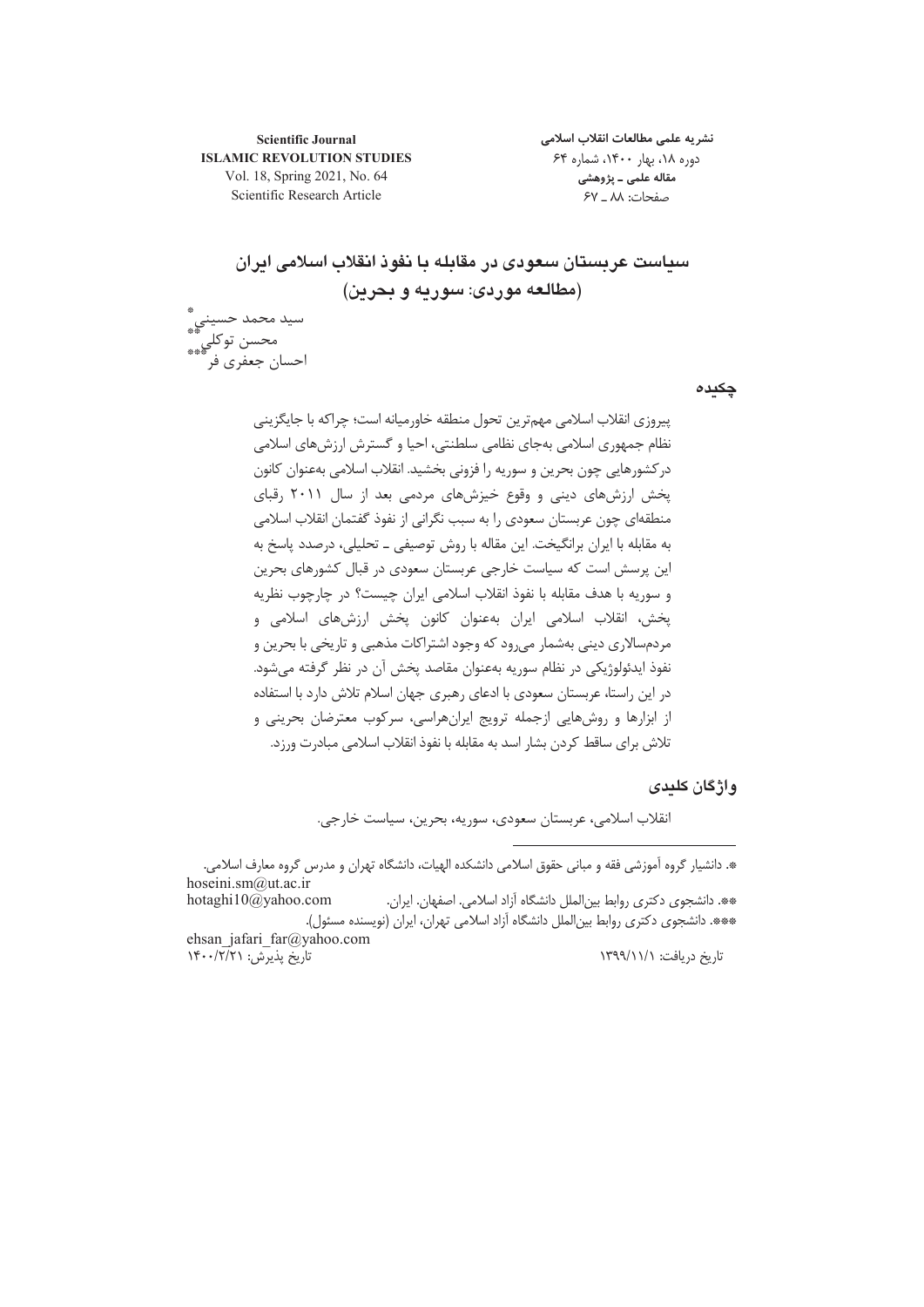#### طرح مسئله

اعتقاد به ارزشهای اســـلام سیاسی، آن گونه که منجر به پیروزی و استقرار جمهوری اسلامی شد، نشان داد که در سایه اسلام سیاسی می توان تأثیرات عمیقی بر تحول نگرش و همچنین تحرکات داخلی و منطقهای داشت. انقلاب اسلامی ایران از بزرگترین رخدادهای عصر معاصر است که با احیای مجدد دین و ارزش های اسلامی، بسیاری از نگرش ها و تعاریف عمده از مفاهیم و علل انقلابها را متحول ساخت. مهمترین ویژگی این انقلاب را باید گستره ارزش های آن و محصور نبودن در مرزهای داخلی توصیف کرد؛ زیرا الهام از آموزههای انقلاب اسلامی ایران به معنای تحول فکری، عقیدتی و عملی برای ایجاد بیداری اسلامی و صدور مجوز برای تقابل با فساد، ظلم و استکبار است. با الگوگیری از پیروزی انقلاب اسلامی، مسلمانان میتوانند نسبت به استقرار نظام سیاسی و اجتماعی مبتنی بر اسلام امیدوار باشند تا جامعه را بهسوی حاکم سازی فرهنگ توحیدی به جای فرهنگ الحادی و استبدادی و در عین ارتقای جایگاه اسلام و نقشآفرینی بیشتر مردم برسانند. انقلاب اسلامی ایران را میتوان یک نقطه عطف مهم تلقی کرد که تأثیرگذاری أن میتواند بر پایه نظریه پخش بهطور ویژهبر شیعیان کشورهای اسلامی چون بحرین قابل مشاهده باشد. شیعیان این کشور در اثر انقلاب اسلامی از روحیه انقلابی مردم ایران الهام گرفته و با خودباوری و کشف هویت نیرومند خود، به سمت نقشآفرینی در میدانهای مختلف سیاسی و اجتماعی حرکت کردهاند. از این نظر باید گفت ارتقای سطح بینش سیاسی و تشکیلاتی آنها با پیروزی انقلاب اسلامی ایران بیش[زپیش ارتقاء یافته است. با افزایش قدرت معنوی نظام جمهوری اسلامی ایران و استقبال بسیاری از مردم مظلوم کشورهای منطقه، نگرانیهایی از سوی کشورهای متخاصم فرامنطقه، چون آمریکا و منطقهای چون عربستان سعودی نیز افزایش می یابد. نظام پادشاهی عربستان سعودی که به لحاظ ایدئولوژیکی و نفوذ در جهان اسلام با ایران در رقابت است دیگر قادر نخواهد بود تا ادعای رهبری برجهان اسلام را داشته باشد و ازهمین رو، این کشور از ابتدای شکل گیری جمهوری اسلامی ایران آن را رقیب بسیار جدی برای خود دیده و با ابزارهای گوناگون کوشیده تا به مقابله با آن در منطقه بپردازد. سوریه نیز مانند بحرین تحت تأثیر آموزههای انقلاب اسلامی بوده است و این مسئله موجب نارضایتی سعودیها می گردد؛ ازهمین٫رو با بروز اعتراضات مردمی در سوریه بسیاری از دشمنان انقلاب اسلامی معتقد بودند که به سبب روابط نزدیک جمهوری اسلامی ایران و کشور سوریه، رقبای منطقهای چون عربستان سعودی سعی خواهند کرد تا با جایگزین کردن بشار اسد با یک حکومت نزدیک به خود به مقابله با نفوذ ایران بپردازند. همچنین بعضی از تحلیل گران رقابت ایران ــ عربستان را مدلی از جنگ سرد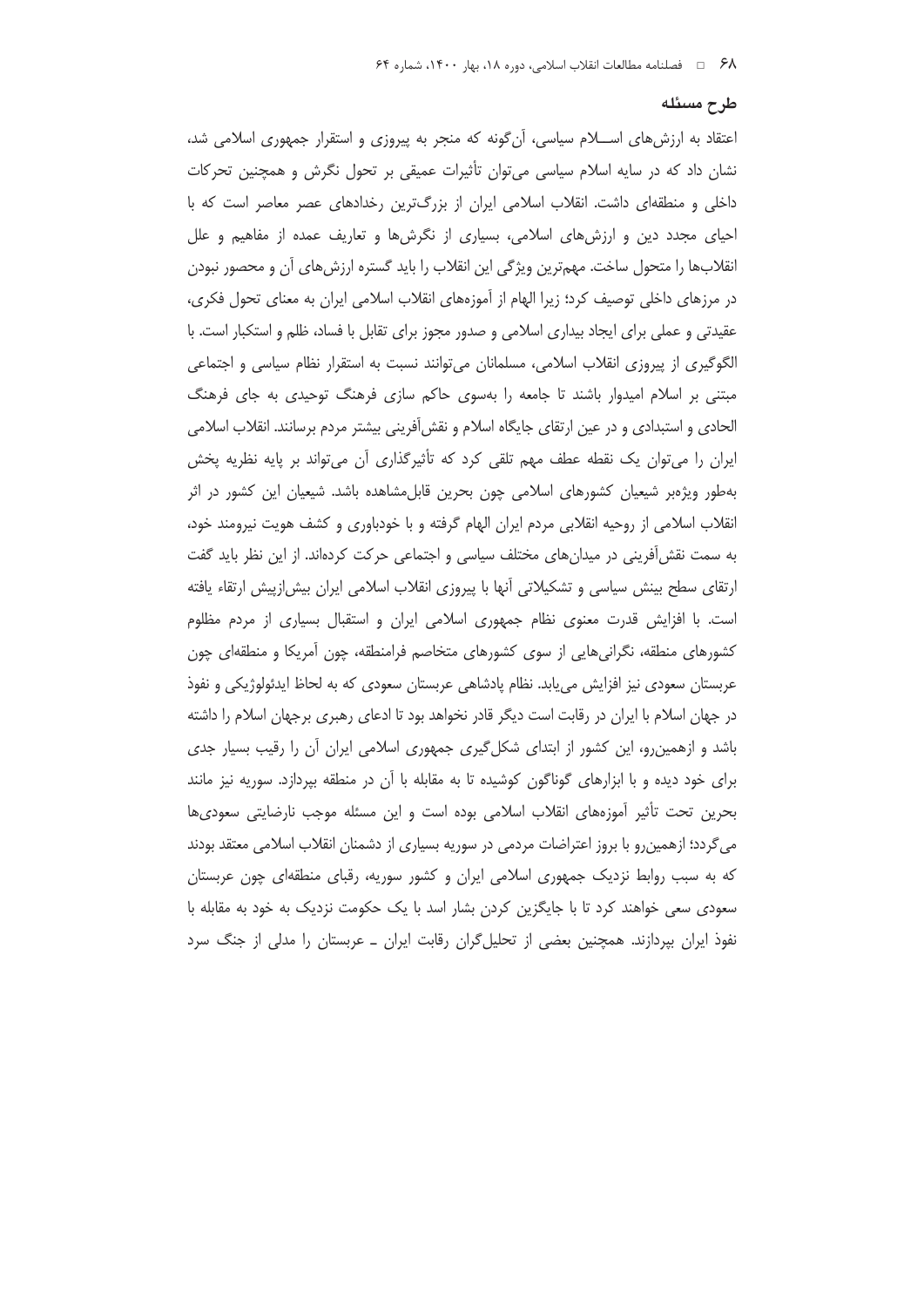منطقهای و به دلیل نبود بعد نظامی مستقیم و رویارویی، تعبیر کردهاند. مقاله حاضر که با اسناد کتابخانهای گردآوری شده با استفاده از روش توصیفی ـ تحلیلی، درصدد پاسخ به این سؤال است که سیاست خارجی عربستان سعودی در قبال کشورهای بحرین و سوریه باهدف مقابله بانفوذ انقلاب اسلامي ايران چيست؟ فرضيه مقاله در چارچوب نظريه اشاعه يا پخش، این است که وقوع انقلاب اسلامی ایران و استقرار نظام جمهوری اسلامی در سال ۱۳۵۷ بهعنوان کانون پخش احیای ارزشهای اسلامی موجب شد تا با تسری ارزشهای انقلاب اسلامی در منطقه بهویژه در کشورهایی چون بحرین به سبب وجود اشتراکات مذهبی و تاریخی و در سوریه به لحاظ قرابت ایدئولوژیکی و ارزش محور بهعنوان مقاصد پخش در نظر گرفتهشده و ازاین رو، سیاست خارجی عربستان سعودی با داشتن نظام پادشاهی و ادعای رهبری جهان اسلام، به لحاظ رقابتهای ایدئولوژیکی و منطقهای با ایران تلاش می نماید تا با استفاده از ابزارهای مختلف ازجمله ترویج ایران هراسی، سرکوب معترضان بحرینی و تلاش برای ساقط کردن بشار اسد با حمایت مادی و غیرمادی برای مقابله بانفوذ انقلاب اسلامی ایران اقدام بورزد.

#### ١. چارچوب نظري بحث

## یک چیستی نظریه اشاعه یا پخش

نظریه اشاعه یا پخش عبارت است از فرایندی که طبق اُن یک امر فرهنگی، یک نهاد و یا یک اختراع که مشخصه یک جامعه است، در یک جامعهای دیگر مورد پذیرش قرار میگیرد. در جغرافیای کاربردی، نظریه پخش به دو بخش کاملاً مشخص تقسیم میشود که بیانگر ماهیت پخش در فضای جغرافیایی و مشتمل بر انواع پخش است. نظریه پخش، ابتدا در سال ۱۹۵۳ میلادی، توسط هاگراسترند، جغرافی دان سوئدی در دانشگاه لاند منتشر گردید و برای اولین بار، او با کمک همکاران خود، نظریه یخش را درزمینه گسترش نوآوریها و پدیدههای کشاورزی به کار گرفت؛ هرچند خاستگاه اولیه این نظریه در رشته جغرافیای انسانی است، رشتههای علوم سیاسی و روابط بین|لملل نیز از آن بهره بردهاند. (نظری و یوسف زهی، ۱۳۹۵: ۳۹)

ازآنجاكه انقلاب اسلامي ايران از همان ابتدا، داراي ماهيت فرهنگي «پخش ارزشي» با پيامدها و بازتابهای فرهنگی معنوی بوده است، بنابراین میتوان برای تبیین تأثیرگذاری انقلاب اسلامی از این نظریه استفاده کرد. با بررسی انجامشده، این نتیجه حاصل می شود که نظریه مزبور نسبت سایر نظریههای بازتاب انقلاب اسلامی، قابلیت تفسیری و توضیحی چشمگیرتری برای نشان دادن بازتابها و تأثیرات فرهنگی انقلاب اسلامی ایران بر سایر کشورها را دارد. (عباسی و گلچی، ۱۳۹۴: ۷۵)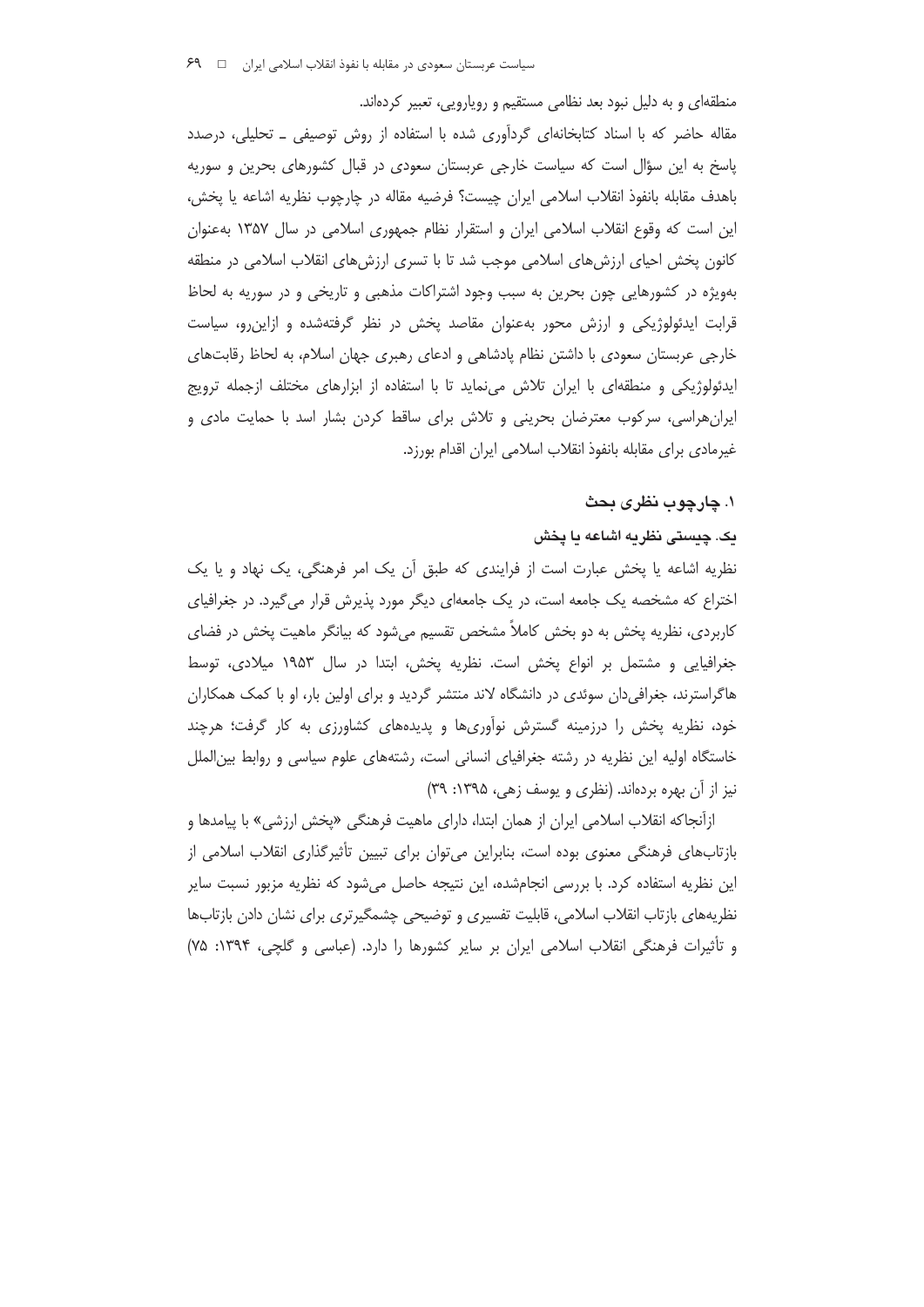· V فصلنامه مطالعات انقلاب اسلامي، دوره ١٨، بهار ١۴٠٠، شماره ۶۴

عوامل تأثیر گذار در نظریه پخش شامل: مبدأ، مسیر، موضوع، مقصد و زمان پخش است که اینک تبیین و بررسی میشود.

# دو.عوامل يخش انقلاب اسلامي ايران

## الف) مبدأ يخش

ازجمله تحولات بزرگ خاورمیانه در نیمقرن اخیر، وقوع انقلاب اسلامی در سال ۱۹۷۹ بود که علاوه بر حوزه داخلی، باعث ایجاد دگر گونی های سیاسی، اجتماعی و اقتصادی در گستره معادلات منطقهای و بینالمللی خاورمیانه شد؛ بهطوری که می توان گفت از منظر اندیشه سیاسی، انقلاب ایران در حوزه معادلات منطقهای باعث شکل گیری اسلام سیاسی، أنهم از نوع شیعی برخلاف اسلام منفعل و یا سکولار غربی/ عربی منطقهای گردید. از منظر جامعهشناختی، انقلاب اسلامی در سیاست منطقهای، خوانشی جدید از مفهوم انقلاب را برخلاف نظریات مارکسیستی در قالب انقلاب عرفانی ـ معنوی ایجاد کرد که بهنوعی منجر به شکل گیری نسل چهارم نظریات انقلاب با در نظر داشتن دستهبندی جک گلدستون از انواع انقلاب کرد. (ستوده آرانی و جعفری فر، ۱۳۹۷: ۳۹ ـ ۳۸) با وقوع تحولات انقلاب اسلامی ایران شاهد بروز کانونی قدرتمند که می تواند زمینههای لازم را برای هویتLیابی و بیداری اسلامی و قیام در مسیر حق و توحید، به معنایی که همیشه درصحنه بودن و تحرک یافتن و بیدار و هشیار بودن دائمی را در برداشته باشد و در دیگر جوامع بهویژه در کشورهایی که در آن شیعیان حضور دارند را فراهم آورد، نیز باشیم؛ (جمشیدی و سبزی، ۱۳۹۲: ۱۳۷) بنابراین، ایران کانون يخش در نظر گرفته مي شود.

#### ب) حوزه، مقصد و مکان یخش

بهطور طبیعی محیط پخش، گاه دارای محیط پذیرا با برخورداری از تجانس فکری، دینی، فرهنگی، اجتماعی و اقتصادی و گاه محیط ناپذیرا به سبب تفاوتها، اختلافها و شکافهای مذهبی، زبانی، فرهنگی و نژادی است که بر نظریه پخش بسیار تأثیرگذار است. عوامل پذیرا زمینههای مساعد را در جهت همگرايي پيامهاي انقلاب اسلامي فراهم ميآورد؛ بنابراين، بازتاب انقلاب بروشورهاي خاورميانه به شکل مستقیم و غیرمستقیم صورت می پذیرد. (معین|آبادی و انتقامی، ۱۳۹۳: ۱۹۲) با توجه به اینکه دیگر مسلمانان بهویژه شیعیان در سطح منطقه از کانونهای مقصد پخش به شمار می روند، بنابراین، کشورهای مسلمان بهویژه کشورهایی که دارای جمعیت شیعه میباشند بهعنوان مقصد در نظر گرفته میشود. حوزههای باقابلیت پخش دارای ارتقاء را می توان در جدول زیر مشاهده کرد: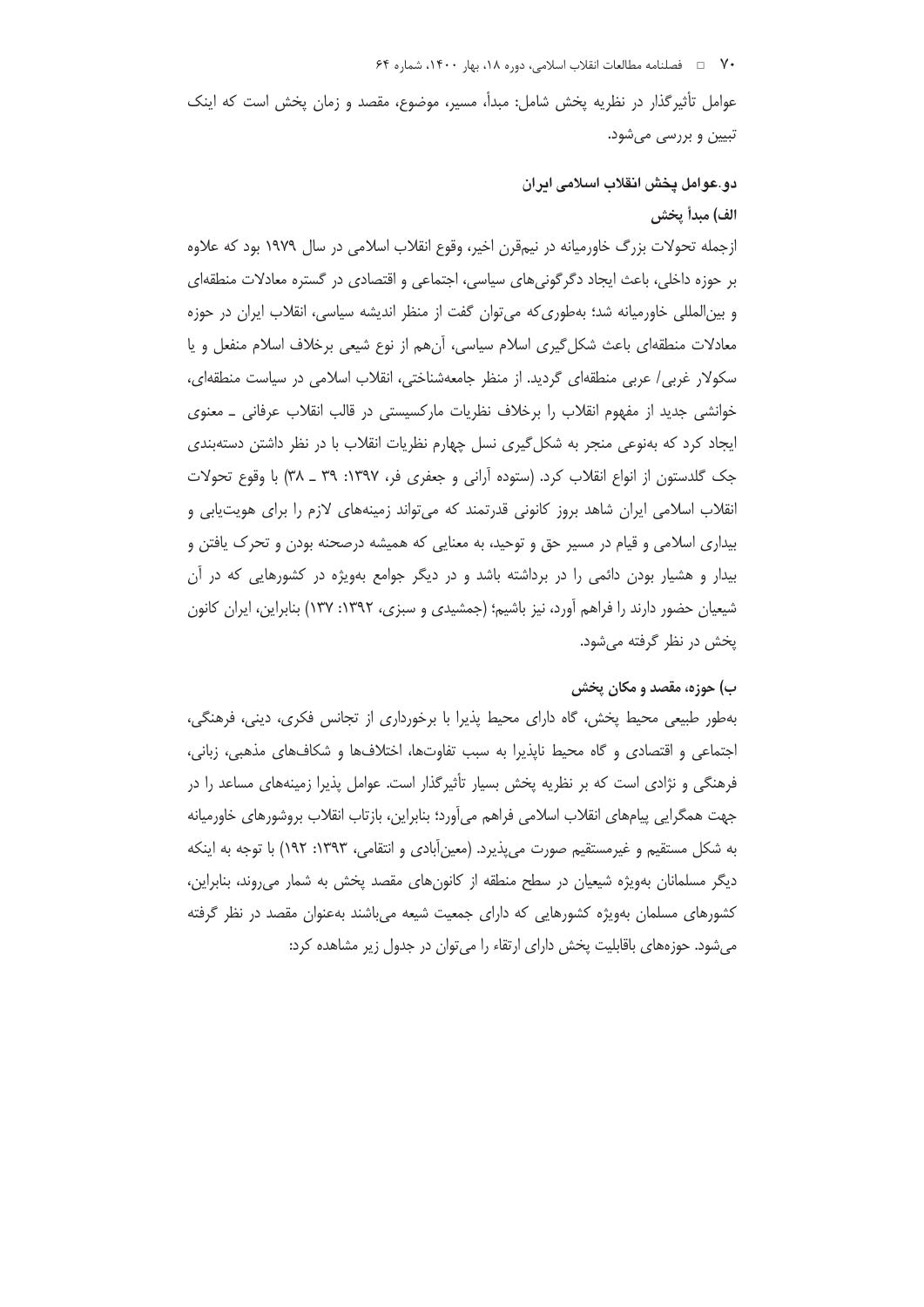| سال ۲۰۱۷ میلادی<br>جمعیت کل                  | درصد اهل تسنن در<br>سال ۲۰۱۵ میلادی | درصد شیعیان در<br>سال ۲۰۱۵<br>میلادی | نام كشور      |
|----------------------------------------------|-------------------------------------|--------------------------------------|---------------|
| <b>V9,955,5V.</b>                            | ٩                                   | ٩.                                   | ايران         |
| <b>TT.AAA.P9T</b>                            | ٢۵.                                 | $\Delta \Delta - 5.$                 | عراق          |
| 1211                                         | ٣.                                  | $\mathbf{v}$                         | بحرين         |
| 5.0555A                                      | $\tau\tau$                          | ۳۸                                   | البنان        |
| $\Lambda, \ldots, \ldots$                    | ٧۴                                  | ۱۶                                   | سوريه         |
| $\Lambda$ , $\cdot$ $\cdot$ $\cdot$ $\cdot$  | ۸۱                                  | ۱۵                                   | امارات متحده  |
| $TT, \cdots, \cdots$                         | ٩.                                  | $1 - -11$                            | عربستان سعودى |
| <b>T9, YTF, TTT</b>                          | $\lambda$ ۴                         | ۱۵                                   | افغانستان     |
| ۰۰۱۱٫۷۰۰                                     | ٣.                                  | ٧٠                                   | أذربايجان     |
| TT ATT, TVF                                  | ٧٠                                  | ٣.                                   | يمن           |
| $T - \Delta T \Delta \Lambda T$              | ۶۵                                  | ٢۵                                   | كويت          |
| TIT, YFT, FTY                                | <b>W</b>                            | ٢٠                                   | پاکستان       |
| $Y, \dots, \dots$                            | ٩.                                  | ٢                                    | اردن          |
| $T_{\phi}$ over $\cdots$                     | $11 - 50$                           | ٢۵                                   | عمان          |
| $1.4$ , $155.55$ .                           | ٩.                                  | ١                                    | مصر           |
| $\lambda$ . $\lambda$ 1 . $\Delta\tau\Delta$ | $AT - 9T$                           | ٢٠                                   | تركيه         |
| $Y, Y, \ldots, Y$                            |                                     | ٢۵                                   | قطر           |

درصد پیروان شیعه و سنی در کشورهای مسلمان در محدودهی جغرافیایی خاورمیانه

#### منبع: (مه کوبی و همکاران، ١٤٤: ١٣٩٨)

برطبق دادههای این جدول می توان بهوضوح مشاهده کرد که به لحاظ ترکیب جمعیتی و مذهبی، کشور بحرین برای جذب ارزشهای انقلاب اسلامی مستعد است؛ زیرا بیش از هفتاد درصد جمعیت آن را شیعیان تشکیل میدهند. سوریه با داشتن شانزده درصد جمعیت شیعه ازنظر جمعیتی جز کشورهایی نیست که بهعنوان مقصد پخش قرار بگیرد، اما چنان که خواهد آمد، نفوذ ایدئولوژیکی از اول انقلاب اسلامی ایران، در دوران جنگ تحمیلی و بعد از آن روابط نزدیک با جمهوری اسلامی ایران موجب میشود تا بهعنوان یک مقصد پخش برای انقلاب اسلامی ایران تلقی گردد.

## ج) زمان پخش

زمان پخش را میتوان از همان آغاز پیروزی انقلاب اسلامی ایران دانست. درواقع میتوان گفت تأثیر گذاری انقلاب اسلامی ایران با تولد خود انقلاب ایجاد شده است. از سوی دیگر باید به این نکته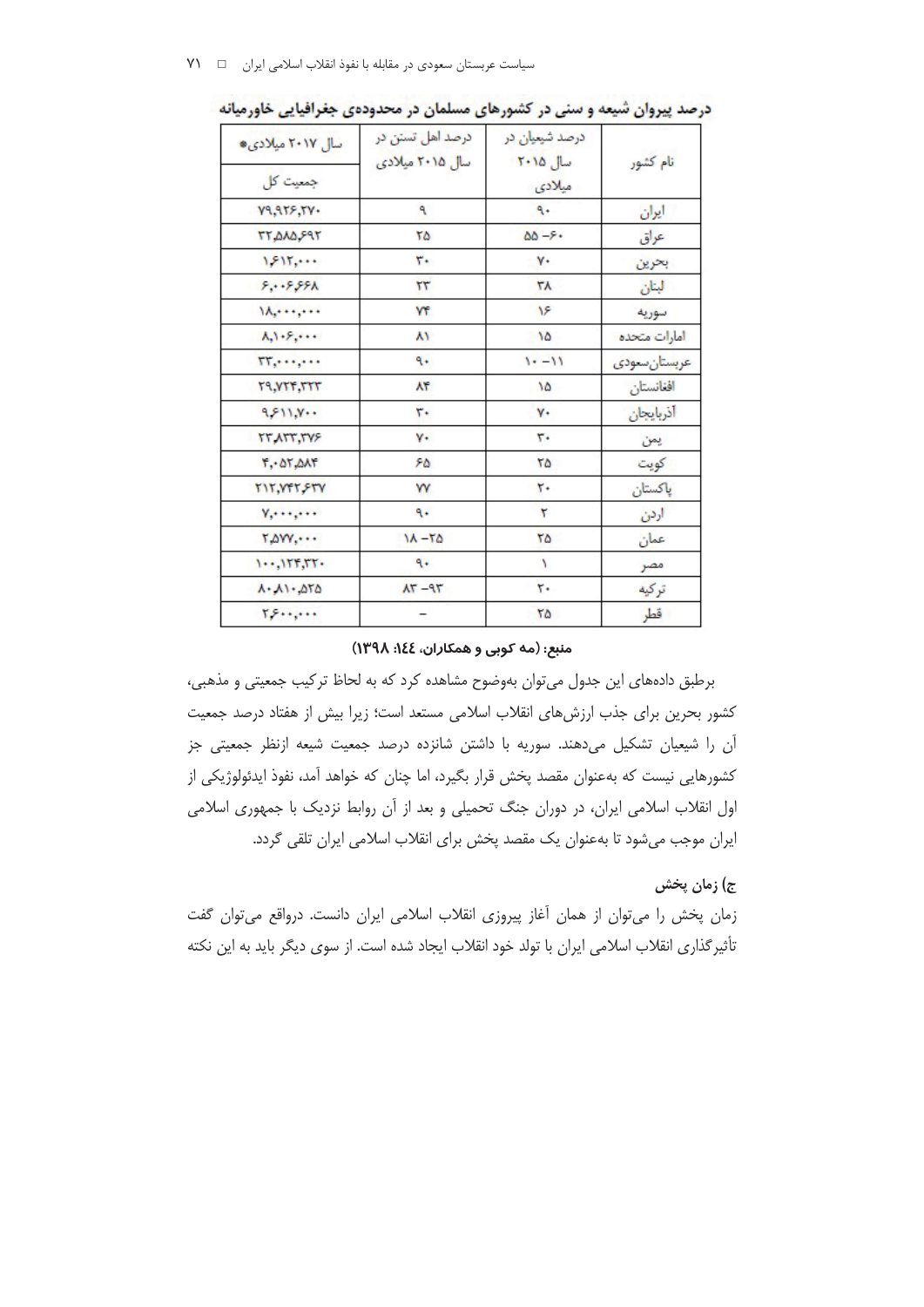نیز تأکید کرد که یخش و سرایت یک پدیده، از مبدأ یخش به مقصد یخش ممکن است مدتها به طول بینجامد و انقلاب اسلامی نیز از این قاعده مستثنا نبوده و تأثیر گذاری آن بر کشورهای اسلامی يک امر پايدار و دائمي بوده است؛ بنابراين مي توان با توجه به نظريه پخش تأثيرات انقلاب اسلامي را در زمان های متفاوت تبیین نمود.

كشور بحرين از سال ١٧٨٣ توسط خانواده آل خليفه سنى اداره مى شود و اكثريت شيعه بحرين، دولت را متهم می کنند که با آنها مانند شهروندان درجهدو رفتار می کند، (STAFF, 2020) درحالی که سابقه اعتراض در بحرین بسیار قبل تر از سال ۱۹۷۹ می رسد، اما تردیدی وجود ندارد که شور انقلابی در ایران تأثیر چشمگیری در این جزیره داشته است. (Mabon, 2018) بعدها با افزایش نفوذ گروههای شیعه در سرتاسر خاورمیانه و بیان «هلال شیعه» از سوی عبدالله دوم پادشاه اردن، بسیاری نگران عواقب ناشی از بروز جریان های جدید و تغییریافته ژئوپلیتیکی شدهاند. (پیشین) مردم بحرین از ابتدای انقلاب اسلامی ایران تحت تأثیر آن قرار میگیرند؛ چراکه پیروزی انقلاب اسلامی ایران در کشوری که سلطنت پهلوی مورد حمایت قدرت آمریکا بود نشان داد که می توان علی رغم وجود حمایتهای خارجی و دستگاههای اطلاعاتی قوی در داخل با اتکا به مبارزات اسلامی به پیروزی رسید. همچنین این مسئله نیز برای سوریه قابلذکر است که مقاومت ایران در جنگ تحمیلی عراق علیه ایران در حالی موفقیتآمیز بود که کشورهای جهان از عراق حمایت آشکار می کردند و شرایط داخل ایران در اوایل انقلاب هنوز به مرحله ثبات خود نرسیده بود؛ ازهمین رو، مقاومت ایران از بدو شکل گیری، جنگ تحمیلی و بعد ازأن در برابر استکبار جهانی و حامیان او میتواند الهامبخش محور مقاومت باشد. بااین حال همزمان با اعتراضات بهار عربی در سراسر خاورمیانه، شیعیان بحرین نیز در سال ۲۰۱۱ خواستار آزادی های سیاسی بیشتر بوده و به فعالان دموکراسی خواه پیوستند. (STAFF, 2020)

#### د) موضوع پخش

انقلاب اسلامی زبان سیاسی جدیدی را تأسیس و اصطلاحات جدیدی را وارد ادبیات سیاسی دنیا کرد. بهطور مثال، واژههایی مانند «جهان اسلام»، «شیطان بزرگ»، «تکلیف»، «عمل سیاسی معطوف به تكليف» ازجمله أنهاست كه تا قبل از انقلاب اسلامي يا وجود نداشت يا داراي چنين گسترهای نبود. در کنار این، دو واژه «مستکبر» و «مستضعف» نیز با الهام از انقلاب اسلامی و امام خمینی و بهطور ریشهای تر از ادبیات قرآنی وارد ادبیات سیاسی جهانی شد.<sup>\</sup> با توجه به پیروزی

١. برای اطلاعات بیشتر رجوع کنید به مصاحبه ابراهیم برزگر (١٣٩۵) قابل دسترس در:

https://farsi.khamenei.ir/others dialog?id=34779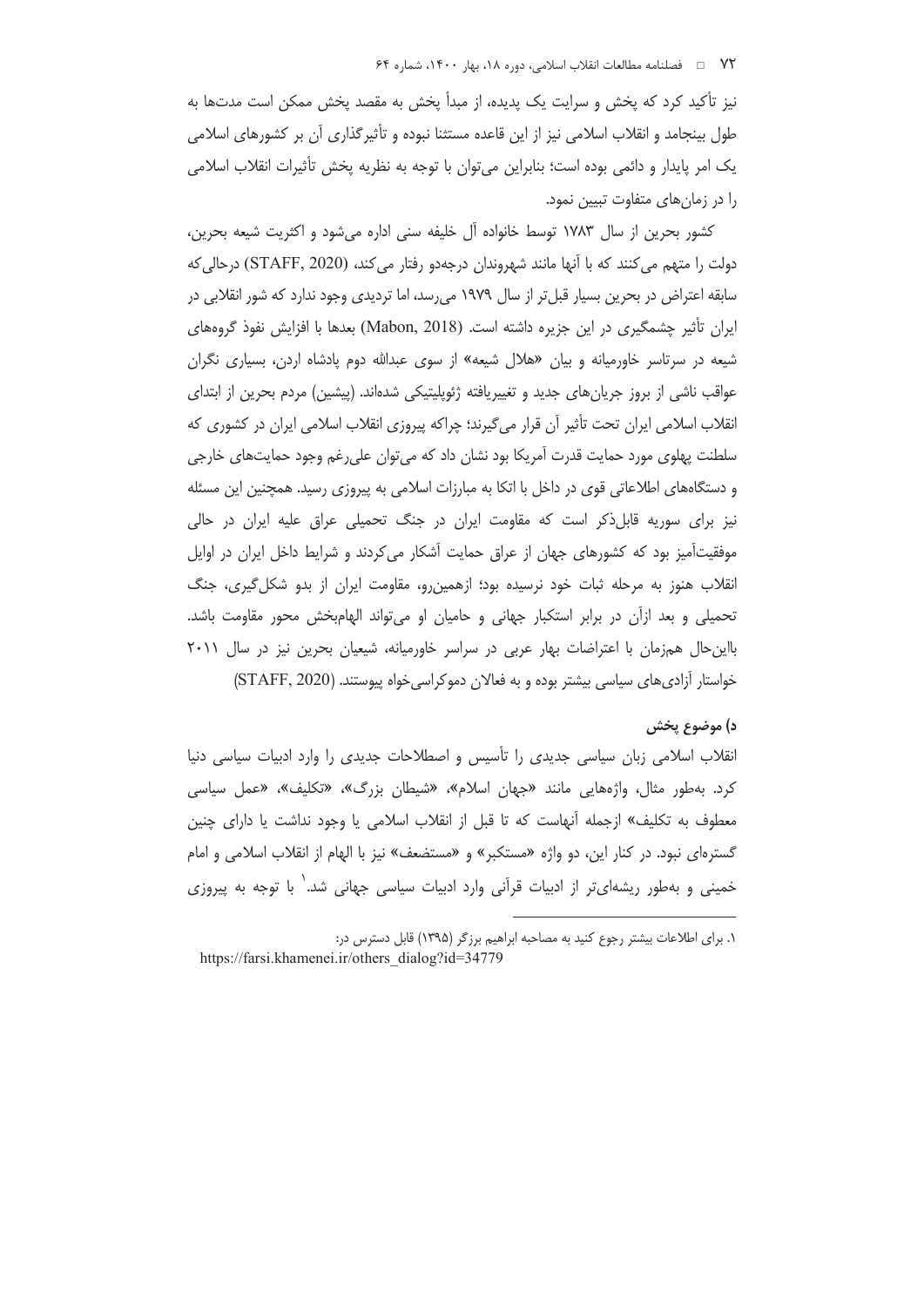انقلاب اسلامی ایران میتوان موضوع پخش را الهام گیری از تاکتیکهای مبارزات انقلاب اسلامی، بیان مطالبات اجرایی شریعت اسلامی و احترام به شعائر مذهبی، بیداری اسلامی و اعتمادبهنفس سیاسی، ترویج و شیوه ایده مبارزه با اسرائیل، ایجاد دولت اسلامی، استبداد ستیزی و مقابله با نظام سلطه جهانی دانست که بهطورکلی میتوان با عنوان «اسلام سیاسی» مطرح ساخت. (معین آبادی و سبزی، ۱۳۹۴: ۵۳) بخشی از مهمترین مفاد قانون اساسی ایران این چنین فهرست میشود: ۱. استقلال کشور؛ ۲. ظلم ستیزی و عدالتخواهی و طرد نظام سلطه در جهان و حمایت از مبارزه حق طلبانه مستضعفین؛ ٣. تعهد برادرانه نسبت به همه مسلمانان؛ ۴. ائتلاف و اتحاد ملل مسلمان و وحدت جهان اسلام و نيز دفاع از حقوق مسلمانان جهان؛ ۵. سعادت انسان در كل جامعه بشرى؛ ۶. نفی هرگونه ستمگری و ستمکشی و نفی هرگونه سلطهگری و سلطهپذیری و عدم تعهد در برابر قدرتهای سلطه گر؛ ۷. طرد کامل استعمار و جلوگیری از نفوذ اجانب، حفظ تمامیت ارضی، نفی و اجتناب از پیمان های سلطه گری بیگانه بر منابع طبیعی، اقتصاد کشور، فرهنگ و ارتش. (ناظمی اردکانی و همکاران، ۱۳۹۳: ۲۳ ـ ۲۲)

وقوع تحولات مهم ازجمله بیداری اسلامی را می توان منطبق با نظریه پخش دانست. از منظر رهبر انقلاب اسلامی، حضرت آیتاللهالعظمی خامنهای، از ویژگیهای بیداری اسلامی، الهام گرفتن از انقلاب و جمهوری اسلامی ایران است. ازنظر ایشان از ملاکها و شاخصهای اصلی این جنبشها اسلامی بودن و پیوند عمیق آنها با مفاهیم دین مبین اسلام، حرکت اصیل مردمی و تودهوار بودن و همچنین ماهیت ضد استکباری و در وضعیت کنونی ضدآمریکایی و جنبه ضد صهیونیستی آنهاست. (خواجه سروی و شهر کی، ۱۳۹۱: ۱۹۱) ازهمین رو باید گفت جمعیت شیعه در کشورهای خاورمیانه از ارزش های ذکرشده تأثیر می پذیرند. مبارز بحرینی، راشد الراشد در خصوص تأثیر حکومت امام خميني َاللَّهِ مي گويد:

با نیمنگاهی به اوضاع جوامع عربی و اسلامی پیش از برآمدن جنبش بیدارگرانه اسلامي بەخوبى درمى يابيم كە ركود، بى تحركى، انفعال و افسردگى، ھمەجا مشاهده میشد. ملل اسلامی با توجه به عقبماندگی و ناکامی مختلف بهنوعی زمین گیر و به این واماندگی خو گرفت بودند. راه طولانی طی شد تا بارقههای امید در دلها زنده شود، آنهم پس|زآنکه رویکردهای مختلف به ملیت، قومیت، عربیت، مار کسیسم، سکولار پسم، جواب نداد. در این میان نمی توان از حرکت امام خمینی ﷺ به آسانی گذشت. آن بزرگوار را میبایست پرچمدار و بنیانگذار بیداری اسلامی معاصر تلقی کرد (محمدعلی جب، ۱۳۹۴: ۱۴۳)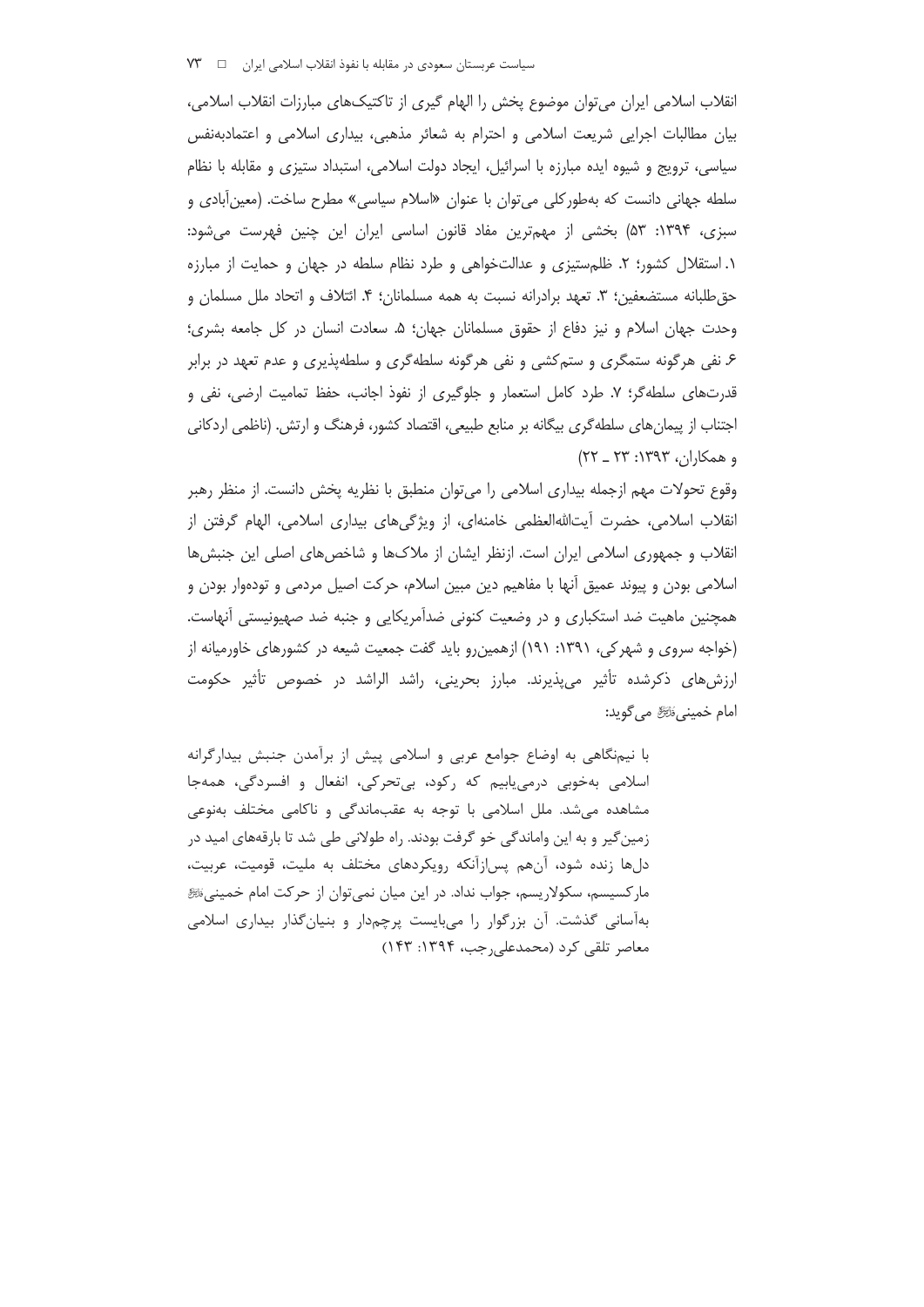همچنین مبانی مهمی که زمینههای تأثیریذیری انقلاب اسلامی ایران را می تواند شدت بخشد این گونه برشمرده می شود:

١. ايده واحد؛ ازآنجاكه انقلاب اسلامي ايران يک انقلاب شيعي است، همانند هر جنبش اسلامي ديگر بر پايه وحدانيت خدا (لا اله الا الله) و رسالت پيامبر اكرمﷺ (اشهد ان محمداً رسولالله) بناشده است، کعبه را قبله آمال و آرزوهای معنوی خود می داند، قرآن را کتاب خداوند و آن را منجی بشریت میخواند و به دنیای پس از مرگ و قبل از آن، به صلح، برادری و برابری ایمان دارد.

۲. **دشمن یکسان؛** انقلاب اسلامی و جنبشهای اسلامی دارای دشمن یکسان هستند. این دشمن یکسان همان استکبار جهانی به سرکردگی آمریکا و رژیم صهیونیستی است.

۳. آرمان مشترک؛ انقلاب اسلامی ایران و جنبشهای اسلامی معاصر خواهان برچیده شدن ظلم و فساد و اجرای قوانین اسلام و استقرار حکومت اسلامی در جامعه مسلمانان و به اهتزاز درآوردن پرچم لااله الا الله در سراسر جهان ازطريق نفي قدرتها و تكيهبر قدرت لايزال الهي و تودههاي مردم هستند.

۴. و**حدت** *گ***رایی؛** تأکید انقلاب اسلامی و رهبری آن بر لزوم وحدت همه قشرها و همه مذهبهای اسلامی در نیل به پیروزی درصحنه داخلی و خارجی، زمینه دیگر گرایش جنبش های سیاسی اسلامی معاصر بەسوی انقلاب اسلامی است؛ چون انقلاب اسلامی با الگوپذیری از اسلام ناب محمديﷺ هيچ تفاوتي بين مسلمانان سياه وسفيد اروپايي و غيراروپايي قائل نيست.

۵. مردم مداری؛ مردم مداری انقلاب اسلامی، عاملی در گسترش انقلاب و پذیرش آن از سوی ملتهای مسلمان بوده است؛ بنابراین از عمده علتهای تأثیر انقلاب اسلامی بر جنبش جهان اسلام به وجوه مشترک بین آن دو برمی گردد. (ر. ک: سیمبر، ۱۳۹۳: ۷ ـ ۵)

دو کشور ایران و بحرین علاوه بر دارا بودن موقعیت استراتژیک در منطقه خلیجفارس، ازلحاظ دینی، مذهبی و فرهنگی نیز مشترکاتی با یکدیگر دارند و این مؤلفهها این ارتباطات را آسان کرده است.

#### سه. مسدرهای یخش

مهمترین مسیرهای پخش انقلاب اسلامی ایران را میتوان اول موج پیروزی انقلاب اسلامی و تحول بر منطقه خواند که اخبار أن بهصورت گسترده از قبل از پیروزی انقلاب اسلامی موردتوجه قرارگرفته بود. همچنین تأثیر سخنرانیها، مساجد و حسینیهها، فتوای تاریخی امام خمینیﷺ در قبال سلمان رشدی، روابط جمهوری اسلامی با کشورهای مسلمان و مشترکات دینی، مذهبی و تا حدودی زبانی، محور مقاومت و اتحاد با کشورهای اسلامی دانست. مردم کشور بحرین دارای روابط طولانی با مردم ایران بودهاند و بنابراین بسیاری از فرهنگها به سبب اشتراکات مذهبی نزدیک است و از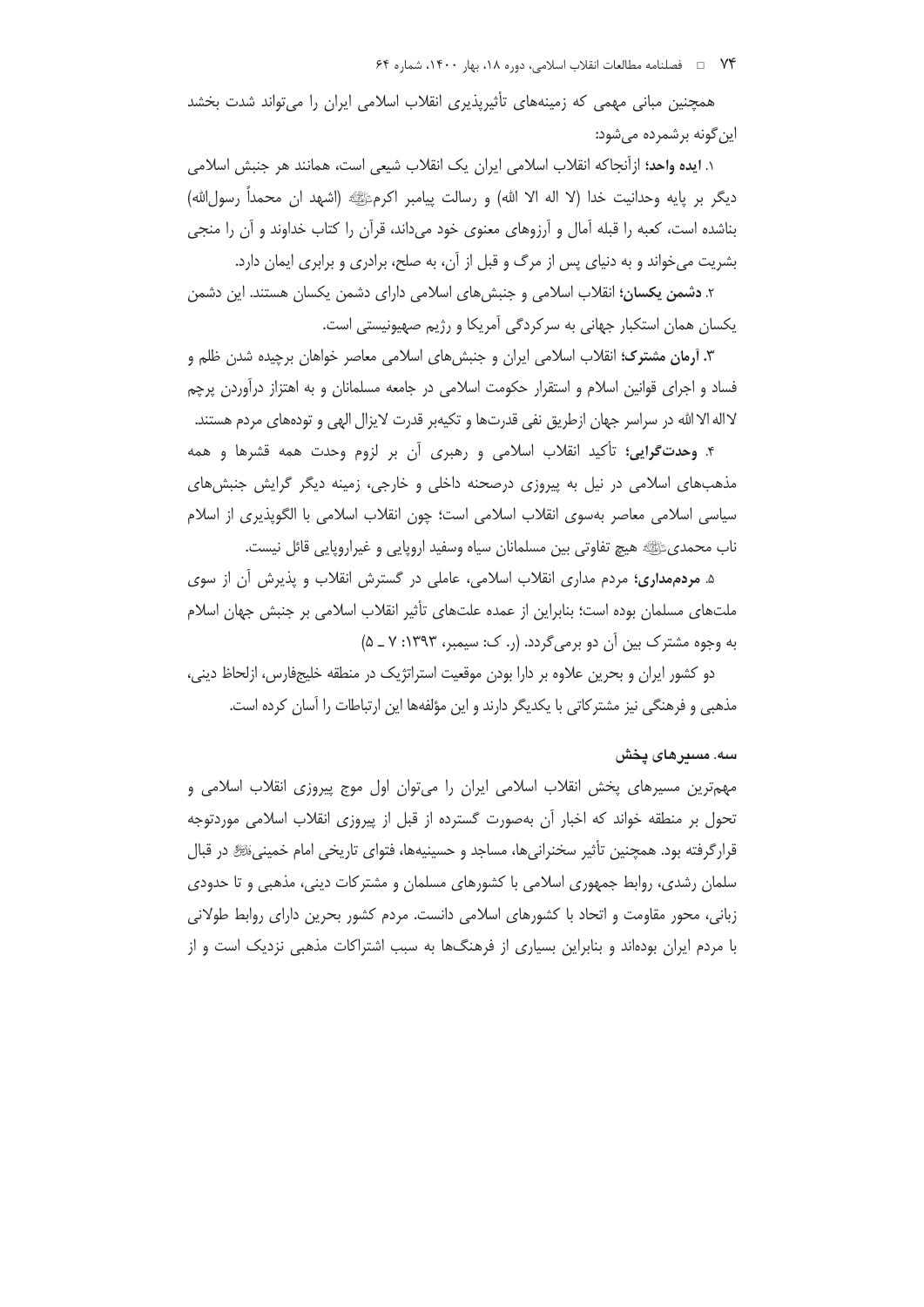سوی دیگر ارتباطات ایران و سوریه نیز در سطوح عالی حاکمیتی نیز زمینهساز خوبی برای پخش انقلاب اسلامي ايران مي تواند تلقى شود.

ازآنجاکه مسیر و سرعت یخش از مبدأ به مقصد متناسب با پیشینه تاریخی، ارتباطات و اشتراکات فرهنگی، فاصله جغرافیایی و روابط اجتماعی است، باید گفت بحرین سرزمینی است که قبل از میلاد مسیح جزو سرزمین ایران بوده و به گفته تاریخ نویسان مسلمان، از اولین شهرهای ایران بود که دین اسلام را پذیرفت. این کشور پس از ایران، عراق و آذربایجان، چهارمین مرکز شیعی در جهان است که حوزههای علمی دینی آن از ۴۰۰ سال گذشته فعال بوده است. (حزباوی، کریمی فرد، ۱۳۹۵: ۱۹۵)

۲.نگرانی ها و رویکرد کلی عربستان سعودی به انقلاب اسلامی ایران بر اساس نظریه پخش برخی از نظریهپردازان، جدال ایران ـ عربستان را در مدل جنگ سرد منطقهای به تصویر می کشند. دانیل سرور، ` رکسانا فرمانفرماییان ` و جگوری گاس ` تصور می کنند که جدال ایران ــ عربستان را به دلیل نبود بعد نظامی مستقیم و رویارویی، باید نوعی جنگ سرد منطقهای تعبیر کرد که برآمده از تنش های ایدئولوژیک و فرقه گرایانه شیعه و سنی بوده است. آنها با این استدلال که جنگ سرد منطقهای باعث تضعیف دو سوی قدرت (خلیجفارس) و افزایش هزینههای تسلیحاتی این دو دولت شده است، معتقدند ایران \_ عربستان برای توسعه۱ قدرت خود ترجیح دادهاند که وارد درگیری مستقیم نظامی با یکدیگر نشوند، ازاین رو، گروههای شبهنظامی (نیابتی) را برای این جنگ سرد منطقهای به کار گرفتهاند. برای تأیید مقوله جنگ سرد میان ایران ــ عربستان، رکسانا فرمانفرماییان می گوید:

حلول تازه جنگ سرد نیابتی میان ایران و عربستان که به تقابل فرقهگرایانه فروکاسته شده، نشانی از دو جناح بنیادگرای سنی و شیعه منطقه برای تغییراتی دلخواه، هرچند اندک است که انگیزههای آن ناشی از حفظ منافع از طریق نبرد نیابتی بوده است. (رحمدل و همکاران، ۲۷۰: ۱۳۹۸)

وی اضافه می کند:

شورای همکاری خلیجفارس هلال اهل سنت را تأمین می کنند و نیروهای شبهجزیره آنها قیامهای بحرین را از بین بردند؛ همچنین هلال سنی به ایالاتمتحده و غرب متحد نزدیک است و اعضای آن تلاش داشتند تا سوریه را نیز

1. serwer Daniel. 2. farmanfarmaian roxana. 3. Gumet.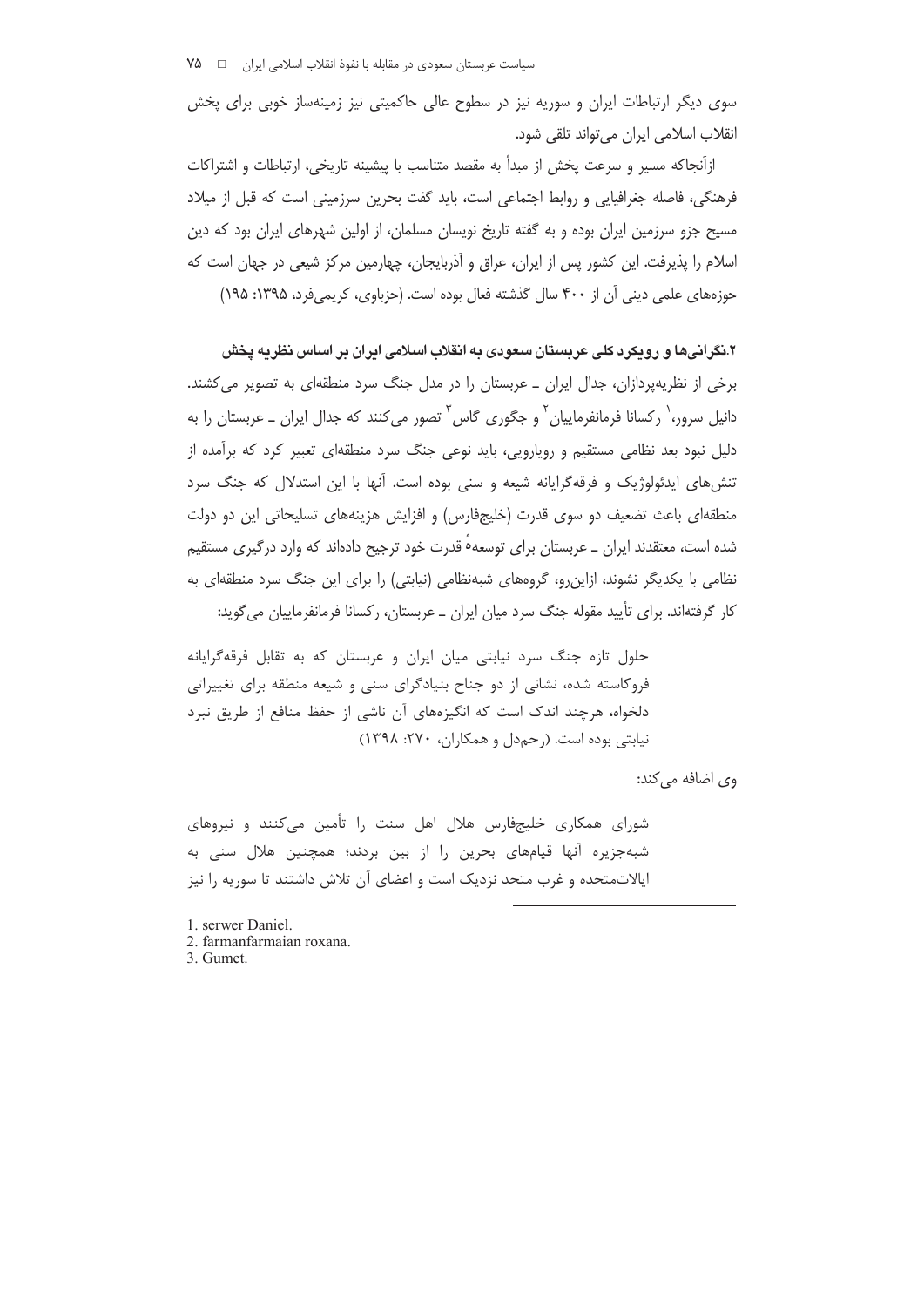به خود نزدیک کنند و این در حالی است که قدرت هلال شیعه تنها به دلیل دینداری شیعه نیست، بلکه به دلیل ایدئولوژی مشترک ضدآمریکایی و ضد اسرائیلی آن نیز است. (Farmanfarmaian, 2012)

ظهور دولت تحت رهبری شیعیان در عراق که با عربستان سعودی مرزی طولانی دارد، نگرانی فراوانی را در این کشور به وجود آورده است. این امر همچنین ممکن است توجیهکننده حمایت سعودی ها از صدام در جریان جنگ ایران و عراق باشد، زیرا بسیاری از سعودی ها متقاعد شدهاند که توطئهای عظیم از جانب شیعیان مبنی بر تشکیل یک بلوک شیعه که دربرگیرنده ایران، عراق، سوریه و لبنان باشد، در جریان است. این بلوک فرضی حتی به شبهجزیره عربستان از طریق کویت، استان شرقی عربستان سعودی و بحرین گسترش می یابد. (ر. ک درخشه و جمیری، ۱۳۹۱: ۳۳ ـ ۳۵)

ایران در دهههای اخیر، بیسروصدا و صبورانه از فرصتهای جدید و ظرفیتهای منطقهای استفاده کرده است و بدین ترتیب با برقراری ارتباط نزدیکتر با دولتها و نهادهای غیردولتی نیز در عراق، لبنان، يمن، تركيه، فلسطين و ديگر نقاط عمق نفوذ خود را افزايش داد. اتحاد سوريه ــ حزب الله ــ ايران نیز پس از سال ۲۰۰۳ با افزودن یک مؤلفه قطعی عراقی به آن، تقویت شد و شیعیان ایران، دوستان قدرتمندی را در عراق به دست آوردند. ایران با بهبود روابط با روسیه، بهخصوص در حمایت از دولت سوریه و نیز درزمینه مسائل مربوط به انرژی، تجارت و هستهای، ابعاد جدیدی را به شبکه ارتباطات منطقهای خود افزود. (Khouri, 2018: 6) درحالی که ریاض از نیروهای ضد سوری حمایت می کند، باوجود این ایران و حزبالله بهعنوان طرفدار سوریه ارتباطی نزدیک با رژیم اسد برقرار کردند و این مسئله باعث شد که ایران پس از پایان جنگ سوریه، یک پیروزی بزرگ در حفظ روابط و موقعیت خود به دست آورد. باید در نظر داشت که بحران سوریه باعث شد که محور مقاومت اولاً با افزایش توانایی حزبالله برای مقابله در برابر نیروهای اسرائیل، تثبیت موقعیت منطقهای ایران و تضعیف عربستان سعودی تقویت شود. از سوی دیگر نتیجه و تسلط روزافزون جمعیت شیعه عراق نیز در سوی دیگر باعث شد که رهبران عرب سنی شروع به گفتگو درباره «هلال شیعه» از خلیجفارس تا ساحل دریای مديترانه كنند؛ (Devine, 2017: 7) بنابراين بهطوركلي عوامل نگراني عربستان عبارتاند از:

> یک. نگرانی از سقوط پادشاهی عربستان؛ دو. نگرانی از شکل گیری حکومتهای شیعی در خاورمیانه؛ سه. نگرانی از نفوذ ایران بر حکومتهای شیعی؛ چهار. نگرانی از تبعیت حکومتهای شیعی از الگوی جمهوری اسلامی ایران؛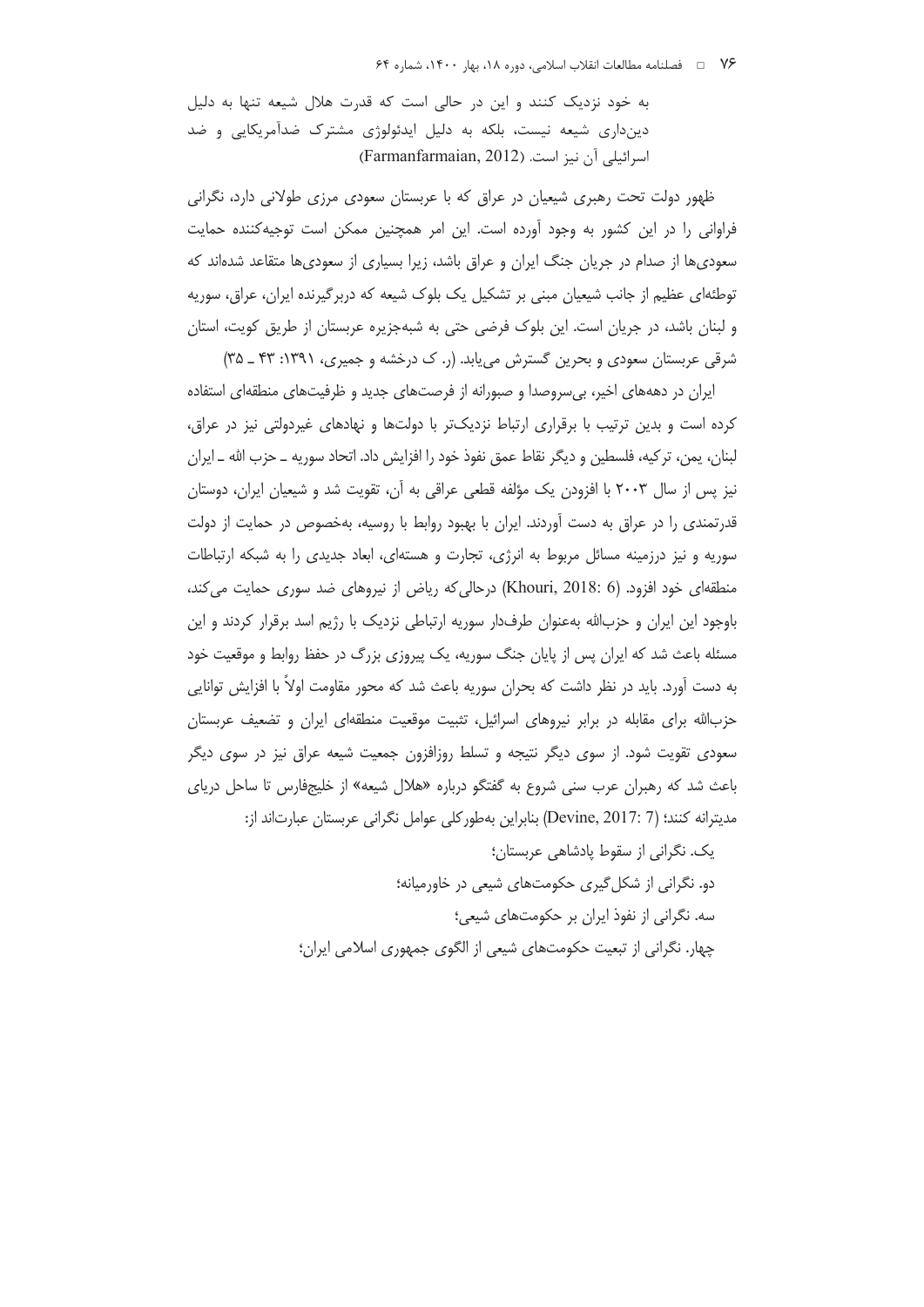ینج. نگرانی از انزوای سیاسی، اقتصادی و کاهش سیادت بر جهان عرب؛ شش. نگرانی از محاصره بین کشورهای وابسته به ایران؛ هفت. سیاستهای عربستان برای مقابله بانفوذ انقلاب اسلامی ایران در سوریه.

روابط ایران و سوریه در ۳۰ سال گذشته روابطی مستحکم و رو به رشد بوده است. مناسبات سه دهه گذشته جمهوری اسلامی ایران و سوریه حکایت از رشد عمیق روابط سیاسی و امنیتی دو کشور مذکور دارد. تحولات منطقهای و بین المللی، ویژگی رهبران دو کشور، دشمنان و دوستان مشترک منطقهای و نیازهای داخلی دو کشور، موجبات نزدیکی هر چه بیشتر مناسبات ایران و سوریه را پدید آورده است؛ اما جدا از تحولات و بحرانِهای منطقهای و وجود دشمنان مشترک که بهطور سلبی دو کشور ایران و سوریه را به هم نزدیک کرده است که از آن جمله میتوان به مناسبات اقتصادی \_ تجاری، فرهنگی ـ اجتماعی و سیاسی ـ امنیتی اشاره کرد. (نجات، ۱۳۹۳: ۶۴۶) بر طبق نظریه پخش، عواملی که به تقویت روابط میان دمشق و تهران منجر شد را می توان به تیره شدن روابط بین دو جناح حزب بعث در عراق و سوریه؛ یعنی صدام حسین (رئیس جمهور اهل تسنن عراق) و حافظ اسد (رئیس جمهور علوی تبار سوریه)، شکل گیری جمهوری اسلامی ایران در سال ۱۹۷۹ به رهبری امام خمینیﷺ، امضای توافقنامه کمپ دیوید که به تضعیف مصر بهعنوان خط مقدم مبارزه اعراب و اسرائیل منتهی شد و همچنین نیاز سوریه به متحد جدید در مقابله با خطر اسرائیل اشاره کرد. (شهرامنیا ویسی، ۳۰: ۱۳۹۴) عربستان از اینکه سوریه بهعنوان تنها کشور عربی بهعنوان متحد راهبردی ایران درآمده، پیوسته آن را با ناخشنودی و خشم نگریسته است. سوریه برای سالها نقش دروازه ورود ایران به جهان عرب و اتصال راهبردی ایران به منطقه مدیترانه و خاور نزدیک را داشته است، ازاین٫و، تضعیف سوریه و سرنگونی اسد می تواند باعث تضعیف محور مقاومت و کاهش نفوذ منطقهای ایران و مهار آن شود. (برزگر، ۱۳۹۲: ۲۶۴)

#### ۳. اقدامات عربستان در قبال سوریه

یک. تلاش برای سرنگونسازی بشار اسد عربستان همواره از گروههای سلفی افراطی که معارض حکومت سوریه بوده و خاک این کشور را جولانگاه اعمال خشونتآمیز و تروریستی خودکردهاند، حمایت و پشتیبانی کرده است. بهطورکلی در ارزیابی اقدامات عربستان نسبت به سوریه میتوان گفت که این کشور در فرصت بهار عربی، ملک عبدالله، پادشاه سابق عربستان شیپور تغییر رژیم در سوریه را به صدا درآورده است. وی در بیانیهای غيرمنتظره چنين گفت: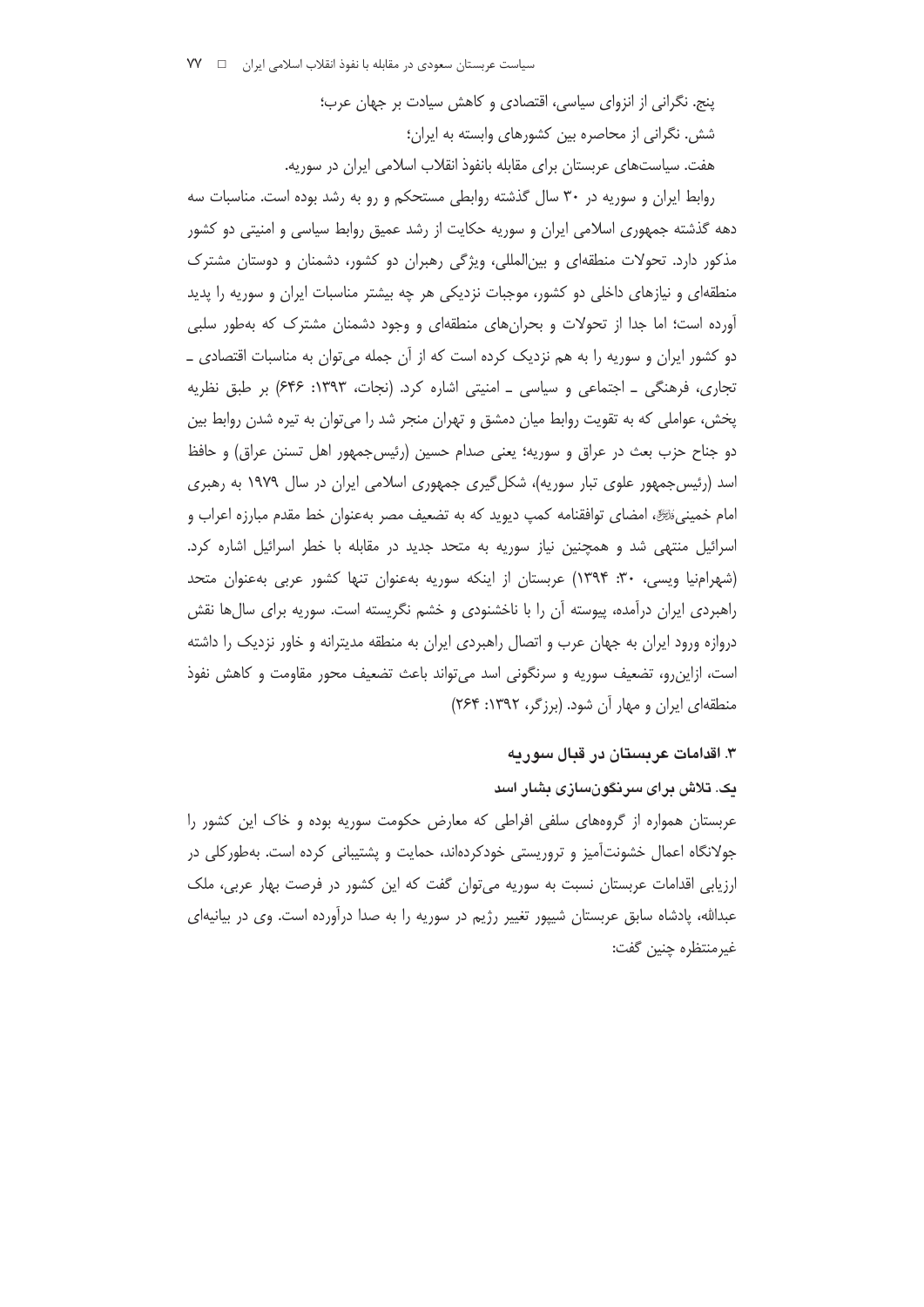ادامه کشتار در خیابانهای سوریه برای عربستان غیرقابلقبول است و توسط اسلام (وی خود را نماینده اسلام میدانست) چشمپوشی نمیشود. سعودیها مایل به سرنگونی بشار اسد هستند و برای توجیه این تصمیمشان دلایل ژئوپلیتیکی و ایدئولوژیکی زیادی هم دارند. (نیاکویی و بهمنش، حسین، ۱۳۹۱: ۱۲۲ ـ ۱۳)

بدین ترتیب، این کشور طی سالهای گذشته در چارچوب رقابت ایران بر سر برتری منطقهای بهشدت از گسترش نفوذ جمهوری اسلامی در عراق و لبنان و بحرین و تشکیل آنچه تحت عنوان «هلال شیعی» نامیده می شود، نگران بوده و تلاش کرده است که این نفوذ را مهار کند. حسنی مبارک رئیس جمهور مخلوع مصر نیز پیش تر گفته بود که شیعیان کشورهای عربی بیش از آنکه به کشورهای خود وفادار باشند، به ایران وفادارند. همچنین دلیل ایدئولوژیک ازآنجا است که عربستان سعودی با مذهب رسمی وهابیت از زمان استقلال تا به امروز همواره خود را در یک رقابت با ایران شیعی در منطقه خلیجفارس و خاورمیانه می بیند. (ستوده آرانی و جعفری فر، ۱۳۹۷: ۴۴) باید در نظر داشت که ازنظر سعودی ها آرمان های انقلاب اسلامی ایران تهدید علیه آنها است.

عربستان جهت تغییر رژیم در سوریه از ابزارهای مختلفی بهره جست. این کشور با ارسال كمكهاى مالى و تسليحاتى و فرقهاى كردن جنگ داخلى سوريه از طريق ترويج شيعه هراسى و ايران هراسی تلاش کرد موضع معارضان سوری و گروههای تروریستی را تقویت نماید. نقش علمای وهابی در شیعه هراسی بسیار کلیدی بوده است. علاوه بر این رهبران ریاض تلاش کردند تا از ظرفیتهای نهادهای بین|لمللی مانند اتحادیه عرب و ائتلاف منطقهای مانند شورای همکاری خلیجفارس نیز علیه ایران بهرهبرداری نمایند. عربستان در همکاری و هماهنگی با محور منطقهای ترکیه، قطر و رژیم صهیونیستی و محور بین|لمللی آمریکا و فرانسه و انگلیس و همچنین با فعال سازی رسانههای گروهی خود مانند شبكه العربيه و نشرياتي چون الشرق الوسط تلاش كرد تا افكار عمومي جهان اسلام و غرب را علیه بشار اسد تغییر دهد. در همین ارتباط، حتی دیل گاوالک، خبرنگار آسوشیتدیرس، ادعا نموده است که سلاحهای شیمیایی استفادهشده در سوریه از سوی بندر بن سلطان، رئیس دستگاه اطلاعاتی عربستان در اختیار گروههای تروریستی قرار گرفت. (اختیاری امیری، ۱۳۹۶: ۱۷۷ \_ ۱۷۶)

### دو. تقويت تفرقه مذهبي شيعه و سني

عربستان سعی داشته است تا درگیری در سوریه را نوعی نزاع میان شیعه و سنی نشان دهد و از این طریق رهبری اهل سنت را در دست بگیرد؛ از سوی دیگر خود را بهعنوان تنها نیروی توانمند و بازدارنده منطقهای به غربی ها نشان بدهد تا از حمایتهای آنها بیشتر برخوردار شود. این کشور که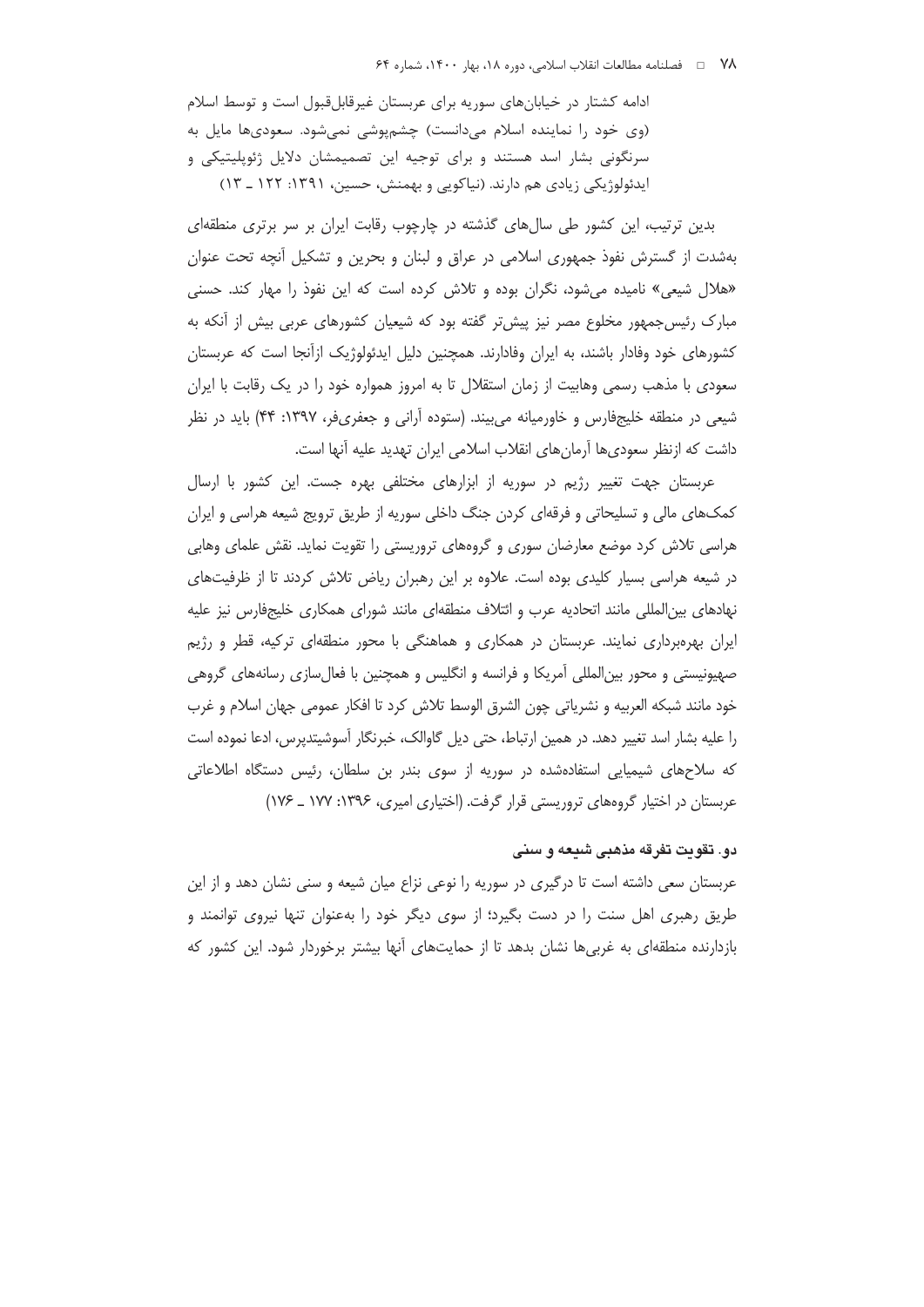تا قبل از بحران سوریه به دنبال بهبود روابط با سوریه باهدف تضعیف رابطه این کشور با ایران بود، در طی تحولات سیاسی این کشور رابطه خود را به سمت مخالفان سوریه تغییر داد. (مرادی و شهرامنیا، ۱۴۲: ۱۳۹۴) عربستان بهویژه در بحران سوریه، به دنبال ارائه الگوی نظم جانشین در منطقه با اندیشه سلفی گری بوده است؛ امری که حاکی از تقابل ایدئولوژیکی است. درواقع، عربستان بهعنوان حامل این گفتمان به دنبال بسترسازی برای ایجاد نوعی تنش مذهبی است. ریاض با نشان دادن تقابل شیعی و سنی و حمایت از اکثریت سنی در نظر داشت حمایت خود را اهل تسنن سوریه ابراز نموده و بدین وسیله الگوی سلفی موردنظر خود را در برابر الگوی شیعی و اخوانی، بر این کشور مسلط کند. (سلطانینژاد، ابراهیمی و نجفی، ۱۳۹۵: ۱۱۴)

## سه. حمایت از تهدید و تحریمهای علیه ایران و سوریه

عربستان سعودی بهعنوان قدرت درجه دوم منطقهای، در مواجهه با ایران بهعنوان قدرت عمده منطقه، در سوریه با جدیت علیه حکومت آن حرکت نموده و قدرت ایران را به چالش می کشد و این استراتژی در همپوشانی با منافع آمریکا؛ یعنی قدرت شبه هژمون قرارگرفته است. در ارزیابی اقدامات عربستان می توان گفت در فرصت بیداری اسلامی، ملک عبدالله شیپور تغییر در سوریه را به صدا درآورده است. (نیاکویی، ۱۳۹۱: ۹) بنابراین، از سال ۲۰۱۱ تلاش کرد با ایجاد فضای تحریم نفتی علیه ایران، خلأ نفت ایران در اروپا و آسیا را جبران کند. کشورهای عربی خلیجفارس نیز در این راهبرد نقش آفرینی کردند. در فضای تحریم نفتی علیه ایران، عربستان که حدود ۱۰ میلیون بشکه در روز نفت تولید می کرد، ظرفیت کلی خود را به حدود ١٢ میلیون بشکه در روز رساند. (ابوالحسن شیرازی، ١٣٩۴: ٩۴)

# ٣.تأثير انقلاب اسلامي بر شيعيان بحرين

کشور بحرین بهواسطه حدود ۷۵ درصد جمعیت شیعه، همواره به یکی از کانون های رستاخیز شیعی در چند دهه گذشته، در منطقه تلقی شده است. اگرچه این کشور دارای اکثریت جمعیت شیعه است، اقلیت سنی مذهب آلِ خلیفه، همواره بر این کشور حکومت و انواع مختلفی از تبعیضهای سیاسی، اجتماعی، فرهنگی، اقتصادی و … را در قبال شیعیان این کشور اعمال میکنند؛ بهطوری *ک*ه از دید تحلیل گران، شیعیان بحرین اکثریتی فراموش شده قلمداد میشوند. (کوشکی و همکاران، ۱۳۹۳: ۹۱ \_ ۹۰) تشدید وابستگی رژیم آل خلیفه به آمریکا بعد از پیروزی انقلاب اسلامی ایران و جنگ اول و دوم خلیجفارس در جهت تحکیم موقعیت خود و نگرانی از خیزشهای مردمی بوده است. گسترش روابط با آمریکا چنان برای رژیم دارای ضرورت بود که سخنگوی کاخ سفید اعتراف میکند که مبنی بر اینکه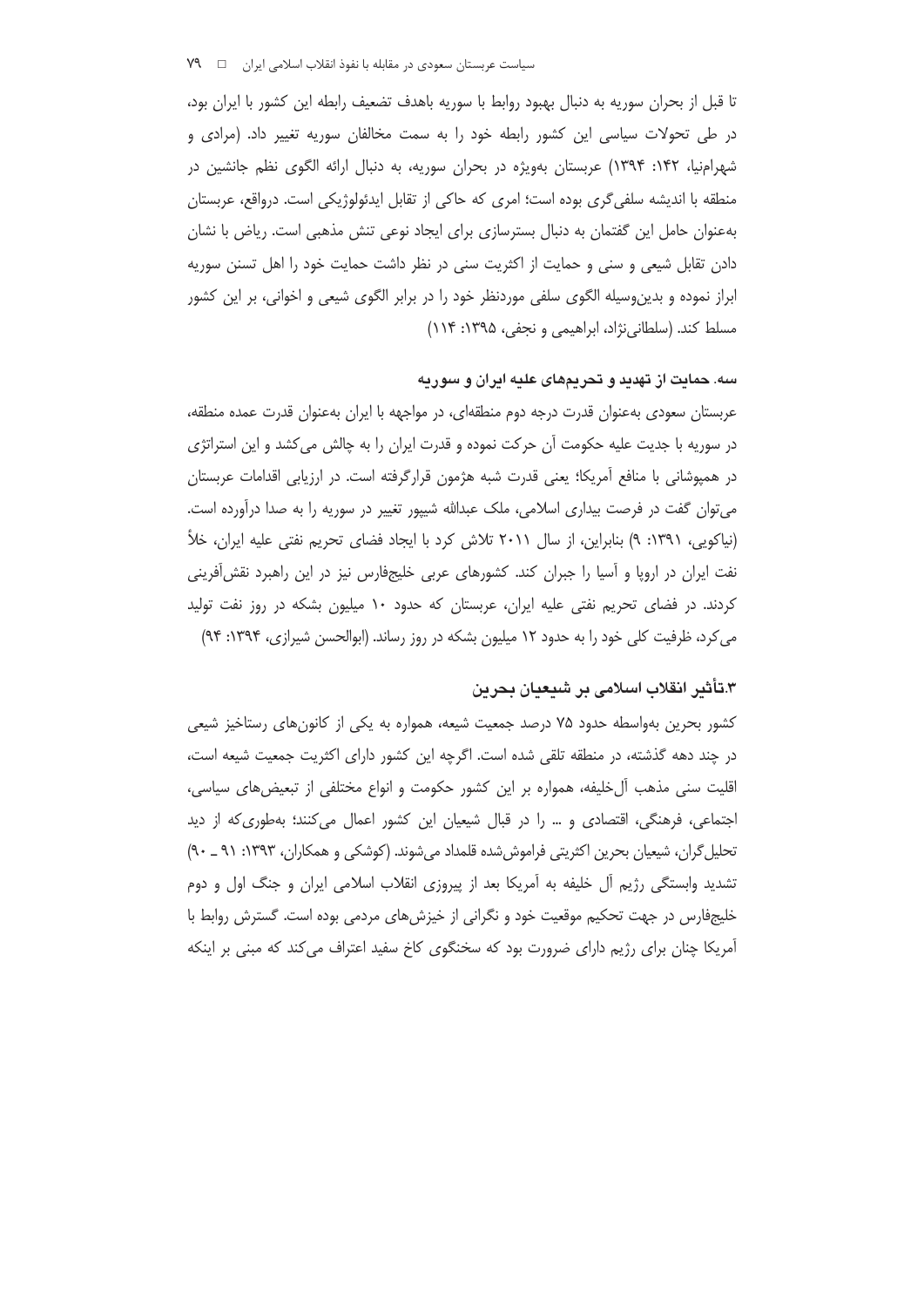«اگر کمکهای دولت بحرین نبود، بههیچوجه قادر به مقاومت و ماندن در خلیجفارس نبودیم»، مؤید این وابستگی مضاعف است … بهطورکلی، وجود عواملی چون شیعه بودن درصد اکثریت جمعیت بحرین، حاکم بودن اقلیت سنی مذهب بر بحرین، حضور نظامی آمریکا و وابستگی متقابل میان حاکم بحرين و ايالاتمتحده، نفوذ كشورهاى شوراى همكارى خليجفارس بهخصوص نقش برجسته عربستان در سرکوب جنبشهای شیعی در بحرین به دلیل ترس از قدرت یافتن شیعیان در منطقه، بحرین را به نقطه ثقل اهميت منطقة خليجفارس تبديل كرده است. (مسعودنيا و نظيفي ناييني، ١٣٩١: ١١۴)

با وقوع اعتراضات شیعی در بحرین میتوان بهعنوان نقطه عطفی در رفتار شیعیان بحرین شاهد بود. پیشینه اعتراضات گسترده و ادامهدار خیزشهای شیعی در بحرین از سال ۱۹۸۰ آغاز شد که تابع تحولات و پیروزی انقلاب اسلامی در ایران بوده است. به دنبال وقوع چندین اعتراض گسترده دیگر در سالهای بعدی بحرین صحنه اعتراضات مردمی علیه نظام اقتدارگرای آل خلیفه و تبعیضهای این اقلیت حکمران علیه شیعیان بوده است که دریکی از مهمترین جریان این اعتراضات در ۱۴ فوریه ۲۰۱۱ و پس از صدور بیانیه شورای همکاری خلیجفارس با ادعای جلوگیری از تهدید خارجی علیه کشور بحرین، نیروهای عربستان سعودی و امارات در قالب نیروی سپر دفاع جزیره، وارد این کشور شدند و این منطقه را به جولانگاه نظامیان و سرکوب مردم بی دفاع بحرین مبدل نمودند. (کوشکی و همکاران، ۱۳۹۳: ۹۱ ـ ۹۰) رژیم به زندانی کردن شیعیان ادامه داد، بسیاری از سیاستمداران مخالف و مخالفان را کشته یا شکنجه کرد، مساجد شیعیان را به آتش کشید و رسانههای آزاد را محدود کرد. بهعلاوه، دولت تبلیغات شدیدی علیه شیعیان أغاز کرد و همه معترضین را «خائن ملی» نامید. بدین ترتیب، پس از مداخله شورای همکاری خلیجفارس، سلطنت بهسرعت مخالفان را سرکوب کرد، هرچند امير قول اصلاحات را داد. (CERIOLI, 2018: 302)

بین سالهای ۲۰۰۸ و ۲۰۱۰، زمانی که روابط بین دولت بحرین و اکثریت جمعیت شیعه نسبتا پایدار بود، دو کشور ایران و بحرین مذاکراتی را در مورد مسائل مرزی و شرایط توافق نامه بالقوه تجارت گاز نیز آغاز کردند؛ بهطوری که در سال ۲۰۱۰، شیخ خالد بن احمد آل خلیفه، وزیر امور خارجه بحرین و یکی از اعضای خاندان حاکم اهل سنت تا اُنجا پیش رفت که اعلام کرد دولت وی احساسات ضد ایرانی اساسی را «کاملاً رد» می کند؛ اما کمتر از یک سال بعد با خیزش های مردمی بحرین مقامات بحرینی نگرانی خود را از نفوذ ایران بیان کردند. برخی تعبیر میکنند که این دگرگونی در رفتار نشان میدهد که روابط بحرین و ایران تابعی از روابط بین رژیم و اکثریت شیعه در این کشور است. (6 - 5 :Bianco, 2020) بااین حال واقعیت این است که خیزش های مردمی بحرین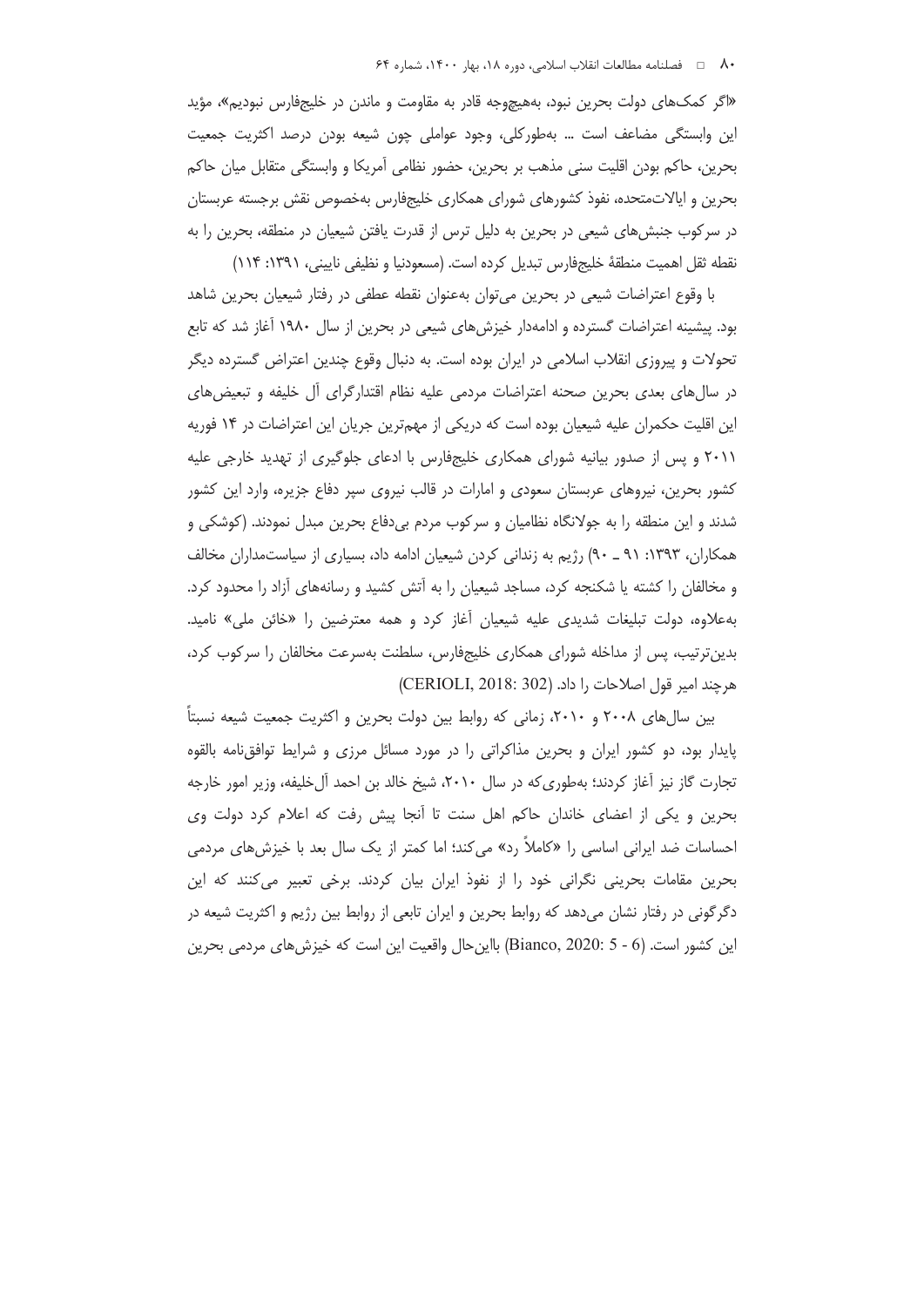شامل تمامی اقشار مظلوم جامعه بحرین است؛ همانطور که امام خامنهای (مدظلهالعالی) اعلام کردهاند: «کسانی که سعی میکنند قیام مردم بحرین را با معیار استبداد تفسیر کنند، بهعنوان درگیری میان شیعه و سنی، درواقع بزرگترین خدمات را به ایالاتمتحده می کنند» (بیانات رهبری در دیدار مردمی در حرم مطهر رضوی ۱/۱/ ۱۳۹۰) از این لحاظ مهم است که در طراحی راهبردی میبایست نقش ایمان را به این عنوان که میتواند رهبران ضد امپریالیست و منطقهای را به یکدیگر متصل کند موردتوجه قرارداد. در تحقق این هدف ایران خود را نهتنها بهعنوان یک حامی برحق اعتراض مردم بحرین میداند، بلکه همچنین این حمایت را با چیزی که ازلحاظ اخلاقی بالاتر از مسئله فرقه گرايي است، مرتبط مي كند. (GimenezCerioli, 2018: 303)

## ۴. واکنشهای عربستان به نفوذ انقلاب اسلامی ایران در بحرین

شاید بتوان گفت بحرین بیش از هر کشوری در منطقه خلیجفارس از اهمیت قابل0ملاحظهای هم برای کشورهای منطقه بهویژه ایران و عربستان و هم برای کشورهای غربی چون آمریکا که پایگاه ناوگان پنجم نیروی دریایی در آن قرار دارد برخوردار است. وجود درصد بیشتر شیعیان در این کشور همواره تهدیدی برای کشورهای سنی مذهب بهخصوص برای عربستان است. بهویژه اینکه بحرین روزگاری جزئی از خاک ایران محسوب می شد و بنابراین نفوذ تاریخی ایران بر آن امر مسلم است. (مسعودنیا و نظیفی ناپینی، ۱۳۹۱: ۱۱۴) بدین ترتیب عربستان به دنبال تحولات بیداری اسلامی که دومینووار کشورهای مختلف منطقه را در برمیگرفت، نگران وضعیت بحرین شد. این کشور ضمن سرکوب گسترده مخالفان داخلی و بهخصوص شیعیان، به حفظ همپیمانان خود نظیر بحرین از طریق ورود نیروهای نظامی تحت لوای نیروهای شورای همکاری خلیجفارس اقدام کرد تا از این طریق بتواند جلوی تحولاتی را بگیرد که ممکن بود دیر یا زود وارد عربستان شود. (کوهکن و تجری، ۱۳۹۳: ۱۱۹) با توجه به واقعیت گسترش جنبشهای اعتراضی و تغییرات در جهان عرب و نیاز به حفظ پویایی منطقهای در خلیجفارس این کشور باعجله در واکنش به مقابله با شور انقلابی در داخل و در منطقه وارد عمل شد. آلسعود آنقدر نگران بود که پیشنهاد تشکیل یک اتحادیه از کشورهای عربی تشکل از کشورهای شورای همکاری خلیجفارس برای مقابله با تهدید ناشی از نفوذ ایران و تحولات بهار را داد و دو حاکمیت پادشاهی از جغرافیایی دور ازجمله اردن و مراکش را برای پیوستن به شورای همکاری خلیجفارس دعوت کرد. هنگامی که برخی از کشورهای عضو شورای همکاری خلیجفارس به این اتحاد پیشنهاد موافقت نشان ندادند، آل سعود تلاش کرد تا خانواده دربار حاکم بحرین را برای پیوستن به این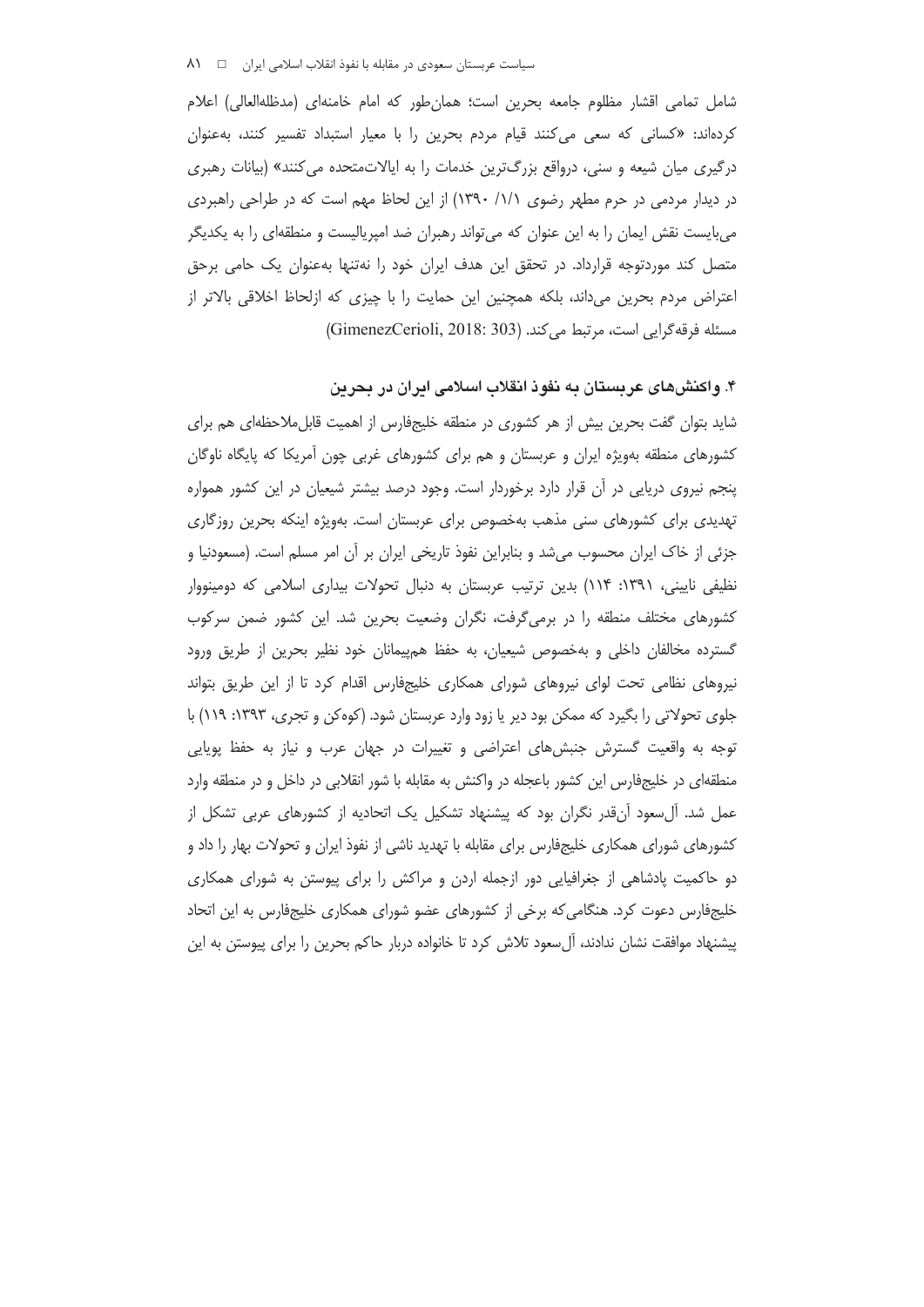پیشنهاد و تشکیل اتحادیه از کشورهای عربی خلیجفارس قانع کند. (موسوی و همکاران، ۱۳۹۲: ۲۱۹) مداخله نظامی نیروهای عربستان در جریان قیام مردم بحرین از این دید قابلفهم است؛ یعنی عربستان در ساختار امنیت ملی خود بحرین را جزو پیکره خود تلقی می کند. بهویژه اعتراض هایی که در این کشور صورت گرفته است، شرایط را برای آل سعود سختتر می کند. این مسئله یک تغییر جدی در ژئوپلیتیک شیعه در منطقه ایجاد خواهد کرد که به تعدیل حکومتهای سنی مذهب در شبهجزیره عربستان خواهد انجامید که الزاماً باعث نزدیکی حکومتهای جدید آینده به جمهوری اسلامی ایران خواهد شد. اهمیت این تحولات به دلیل ورود پررنگ عنصر شیعه و تأثیرات آن بر شکل قدرت و سیاست در منطقه خلیجفارس است. منطق این استدلال این است که بازی های آینده در منطقه خاورمیانه نه صرفا بر اساس ایدئولوژیها، بلکه برای تثبیت حوزههای نفوذ و نقشها صورت خواهد گرفت. (اَدمی، ۱۳۹۰: ۱۶۲ \_ ۱۵۸) ضمیمه کرد همه کشورهای کوچک عربی واقع در کرانههای جنوبی خلیجفارس در استراتژی پکپارچگی سیاسی شبهجزیره که موردنظر جنبش های وهابی گران قرن نوزدهم است، نمایانگر آن است که بحرین پتانسیل برای تبدیل شدن به وابستگی به عربستان قرار دارد و هر چه هراس آفرینی بر پایه افسانه هدفهای سرزمینی و انقلابی ایران در منطقه بیشتر شود، راه این دگر گونی ژئوپلیتیک برای سعودی ها هموارتر خواهد بود. (مسعودنیا، نظیفی نایینی، ۱۳۹۲: ۱۲۶)

در تاریخ ۱ خرداد ۱۳۹۰ رسانهها از دستور پادشاه عربستان به پادشاه بحرین برای تغییر نام و پرچم این کشور خبر دادند. در این زمینه مسئولان عربستان از مجلس بحرین خواستند تا در خصوص تغییر نام و پرچم به بهانه أغاز مرحله جدید در تاریخ بحرین و نیز در خصوص پیشنهاد تغییر نام بحرین به نام «المملكه العربيه الخليفيه» پادشاهي عربي أل خليفه تصميم5يري كنند. اين اقدام با واكنشهاي شديد داخلی و خارجی مواجه شد، اما این اعتراض ها در پیگیری اهداف عربستان در خاک کشور همسایه خللی ایجاد نکرد؛ خاصه آنکه مقامات بحرینی نیز امنیت خود را در پیوند با سعودیها جستجو می کردند. برای مثال بهرغم همه اعتراضها به بحث الحاق بحرين به عربستان، پادشاه بحرين در ١٠ خرداد ١٣٩١ اعلام کرد که «بحرین و عربستان یک کشور واحد هستند که از هم جدا نخواهند شد». (ر. ک: hamshahrionline,1390) ازنظر عربستان سعودی حمایت از پادشاهی بحرین، به معنای حمایت از همه پادشاهی های خلیجفارس بود و از این طریق پیام روشنی را به جمعیت شیعی خود فرستاد و تلاش کرد نفوذ ایران را در خلیجفارس محدود کند. در سوی دیگر بحرین کشوری است که در راستای سیاستهای عربستان و آمریکا قدم برمیدارد. بحرین از سال ۱۹۴۸ میزبان ستاد فرماندهی نیروی دریایی ایالاتمتحده برای منطقه خلیجفارس بود. در سال ۲۰۰۴، توسط ایالاتمتحده بهعنوان «متحد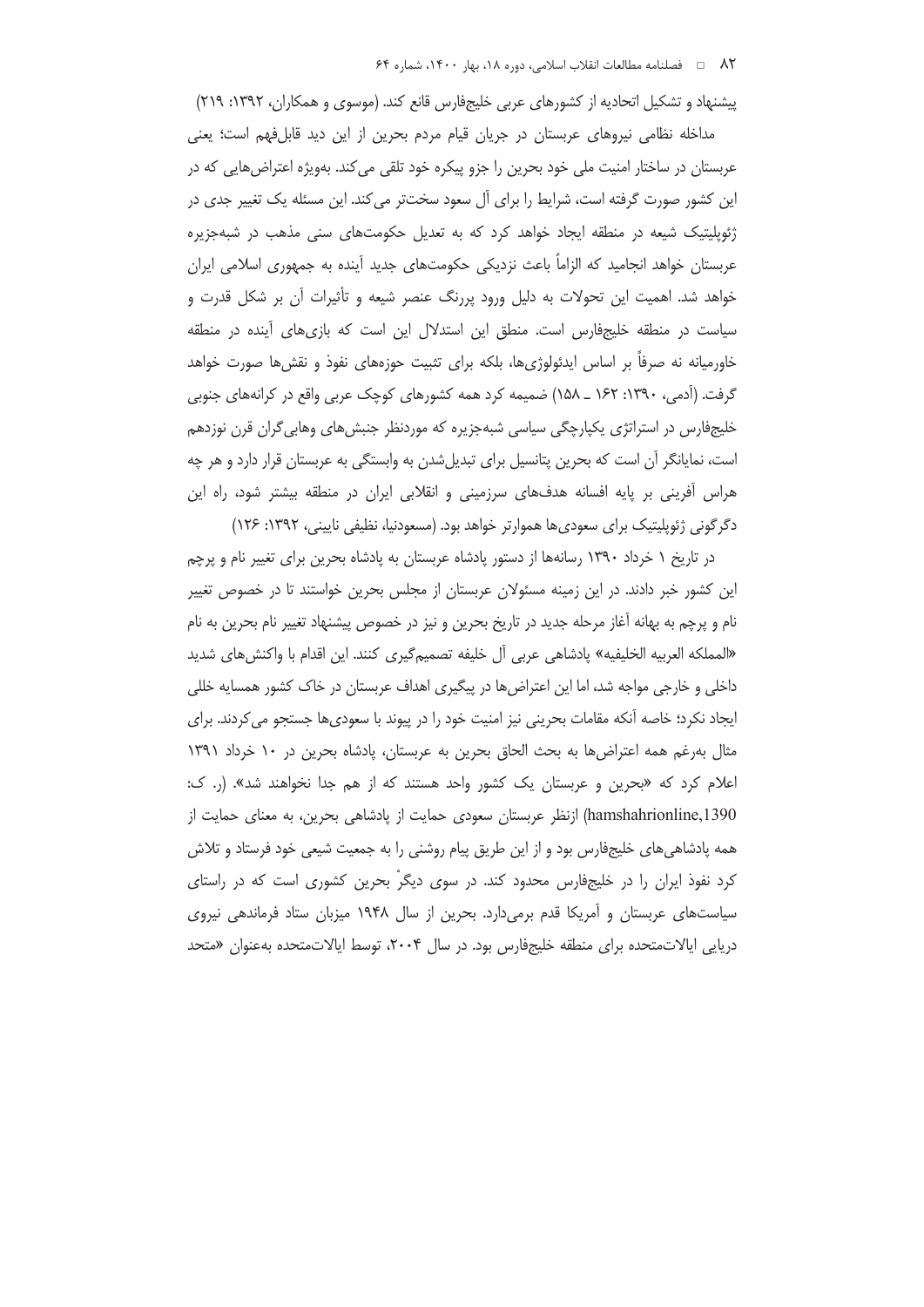اصلي غير ناتو» تعيين شد؛ نزديک به ۵۰۰۰ نيروي آمريکايي، عمدتاً نيروي دريايي، در تأسيسات نيروي دریایی و پایگاههای دیگر در بحرین مشغول خدمت هستند. در سال ۲۰۱۴، بحرین به ائتلاف مبارزه با دولت اسلامی تحت رهبری آمریکا پیوست و در سوریه فعال شد. در سال ۲۰۱۵، بحرین به اقدام نظامی علیه یمن و تحت هدایت عربستان سعودی پیوست تا دولت یمن را که توسط حوثی های موردحمایت ایران برکنار شده بود را به قدرت بازگرداند. این کشور، در سال ۲۰۱۷، برای منزوی کردن قطر به سعودی و امارات پیوست. بحرین، در سال ۲۰۲۰ با اسرائیل توافق عادیسازی روابط امضا کرد. (Katzman, 2021: 2) این اقدامات بحرین را باید در راستای همسویی بحرین باسیاستهای عربستان و در مقابله بانفوذ انقلاب اسلامی ایران و ارزشهای آن تبیین کرد.

#### نتيجه

انقلاب اسلامی ایران باعث شد که ایران بهعنوان کانون یخش نظریه و ارزش های شیعیان مطرح شود. در میان کشورهای اسلامی که از انقلاب اسلامی متأثر شدهاند، می توان به بحرین اشاره داشت که با توجه به زمینهها متعددی چون دارا بودن پیوندهای تاریخی، فرهنگی، مذهبی با ایران از تأثیریذیری بیشتری از انقلاب اسلامی ایران برخوردار است. رویکرد عربستان سعودی در قبال انقلاب اسلامی مقابله بانفوذ و نشر ارزش های انقلاب اسلامی ایران بوده است. آل سعود بهخوبی می داند که انقلاب اسلامی ایران با آموزههایی همراه است که می تواند نسبت به تحولات داخلی کشورها و منطقهای تأثیرات عمیقی بگذارد. جنبشهای متعدی که ملهم از انقلاب اسلامی ایران شکل گرفتهاند و گسترش شعارها و اهداف عالی انقلاب در بین مسلمانان بهویژه شیعیان باعث میشود که نظامهای مستبد پادشاهی که بهنوعی روح آزادی و آزادگی را در جوامع خود محبوس کردهاند احساس خطر کنند. در این میان عواملی چون بهار عربی و همچنین ظهور داعش باعث شد تا انقلاب اسلامی ایران بیش|زپیش بتواند در معرض توجه کشورهای اسلامی قرار بگیرد. در بهار عربی بسیاری از خیزش های انجامشده خواهان برچیده شدن نظامهای سلطه پادشاهی شدند که با نظام جمهوری اسلامی ایران میتوانست یک هماهنگی و الگو گیری داشته باشد و ازهمینرو، عربستان سعی داشت به هر نحو ممكن از تسرى انقلاب جلوگيرى كند. خيزش مردم بحرين نيز نمونه بارز آن است كه با اعزام نیروی نظامی و دخالت مستقیم سعی در سرکوب مردم کرد. درعینحال، سیاستهای تهاجمی این کشور در سوریه نیز با حمایت از معترضان بشار اسد که دارای روابط نزدیک با ایران بود، بروز پیدا کرد. آل سعود با صرف میلیاردها دلار از عایدی نفتی خود و ارسال سلاح و انواع کمک سعی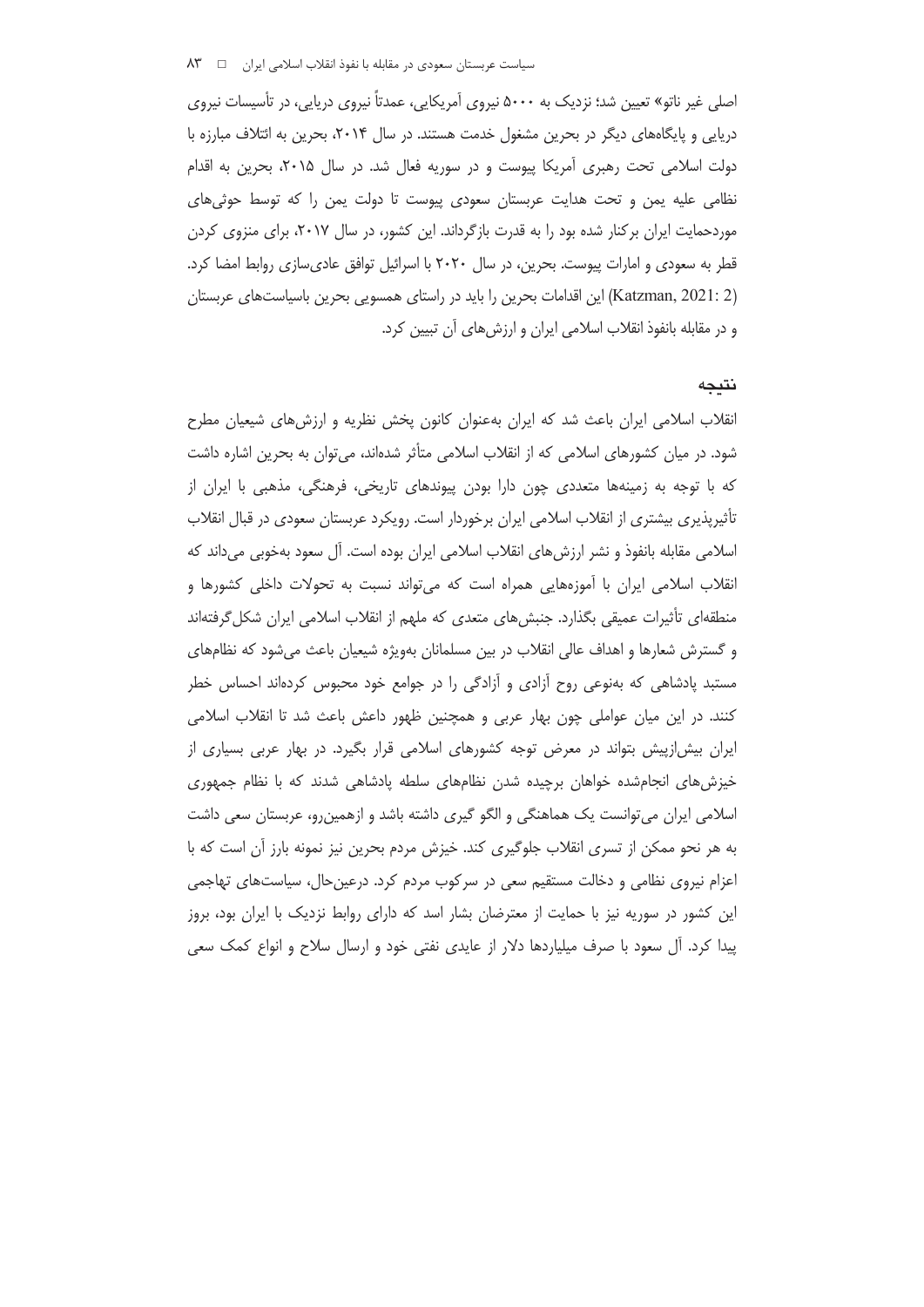داشت که با تضعیف سوریه و ساقط کردن بشار اسد ایران را تضعیف کند و بهنوعی دست به مهار منطقهای نفوذ انقلاب اسلامی بزند. هدف عربستان شکل دادن یک حکومت سلفی گری در سوریه بود و ازهمین و، برای موفقیت خود سعی کرد که درگیریهای داخلی در سوریه را بیش تر تشدید شکاف شیعه \_ سنی نشان بدهد. بههرحال باید گفت عمق ارزشهای انقلاب اسلامی نشان میدهد که منطقه آماده دریافت پیامهای انقلاب اسلامی می تواند باشد و بعد از شکل گیری قیامهای منطقهای از سال ۲۰۱۱ این مسئله شدت بیشتری گرفته است.

## منابع و مأخذ

- ۱. آدمی، علی، ۱۳۹۰، «بحران بحرین و امنیت منطقهای جمهوری اسلامی ایران»، *فصلنامه راهبرد*، سال بیست و یکم، ش ۶۲، ص ۱۲۸ ـ ۱٤۱.
- ۲. اختیاری امیری، رضا، ۱۳۹٦، تأثیر شکنندگی دولت سوریه در تغییر تعاملات امنیتی خاورمیانه»، فصلنامه پژوهشهای جهان *اسلام*، سال هفتم، ش ۳، پاییز، ص ۱۸۸ ـ ۱00.
- ۳. برزگر ابراهیم، ۱۳۹۵/۰۸/۱۰، *شاخصهای اصلی در شناخت جبهه استکبار*، قابلدسترس در: https://farsi.khamenei.ir/others dialog?id=34779
- ٤. برزگر، کیهان، ۱۳۹۲، تحو*لات عربی، ایران و خاورمیانه*، چ ۱، تهران، مرکز پژوهشهای علمی و مطالعات استراتژ یک خاور میانه.
- ۵. جمشیدی، محمدحسین و داود سبزی، ۱۳۹۲، «انقلاب اسلامی ایران و ضرورت نظریه پردازی»، ف*صلنامه علوم سیاسی ـ دانشگاه باقرالعلوم ب*یپ دوره شانزدهم، ش *۲۱*، بهار، ص ۱٤٤ ـ ۱۲۷.
- ٦. حزباوی، خالد و حسین کریمیفرد، ١٣٩٥، «نظریه پخش و تأثیر انقلاب اسلامی ایران بر شیعیان بحرين»، *فصلنامه مطالعات سياسي جهان اسلام*، دوره پنجم، سال پنجم، ش ١٨، تابستان، ص ٢٠٥ ـ ١٨٩.
- ۷. خواجه سروي، غلامرضا و حامد شهرکي، ۱۳۹۱، «انقلاب اسلامي ايران و بيداري اسلامي در يمن با تأكيد بر جنبش الحوثي»، *فصلنامه پژوهشهاي انقلاب اسلامي، س*ال اول، تابستان، ص ۲۲۰ ـ ۱۸۵.
- ۸ خواجه سروی، غلامرضا و لیلا رحمتی یور، ۱۳۹۲، «هویت و سیاست خارجی جمهوری اسلامی ایران در قبال تحولات بحرین»، *فصلنامه سیاست جهانی، دو*ره ششم، ش ۳، ص ۲۰۷ ـ ۱۸۱.
- ۹. رحمدل، رضا؛ رضا سیمبر و احمد جاسیز، ۱۳۹۸، «تحلیل ساختارگرایانه منازعه ایران ـ عربستان سعودی»، فص**لنامه م***طالعات سیاست گذاری عمومی***،** دوره نهم، بهار، ص ۲۸۱ ـ ۲۳۵.
- ۱۰. ستوده آرانی، محمد و احسان جعفریفر، ۱۳۹۷، «بازتاب انقلاب اسلامی ایران بر نقش منطقهای عربستان، با تأکید بر بحران سوریه و یمن»، *فصلنامه تاریخهامه انقلاب*، سال دوم، بهار و تابستان ۱۳۹۷، ش ۱، پیایی ۳، ص ۵۷ ـ ۳۵.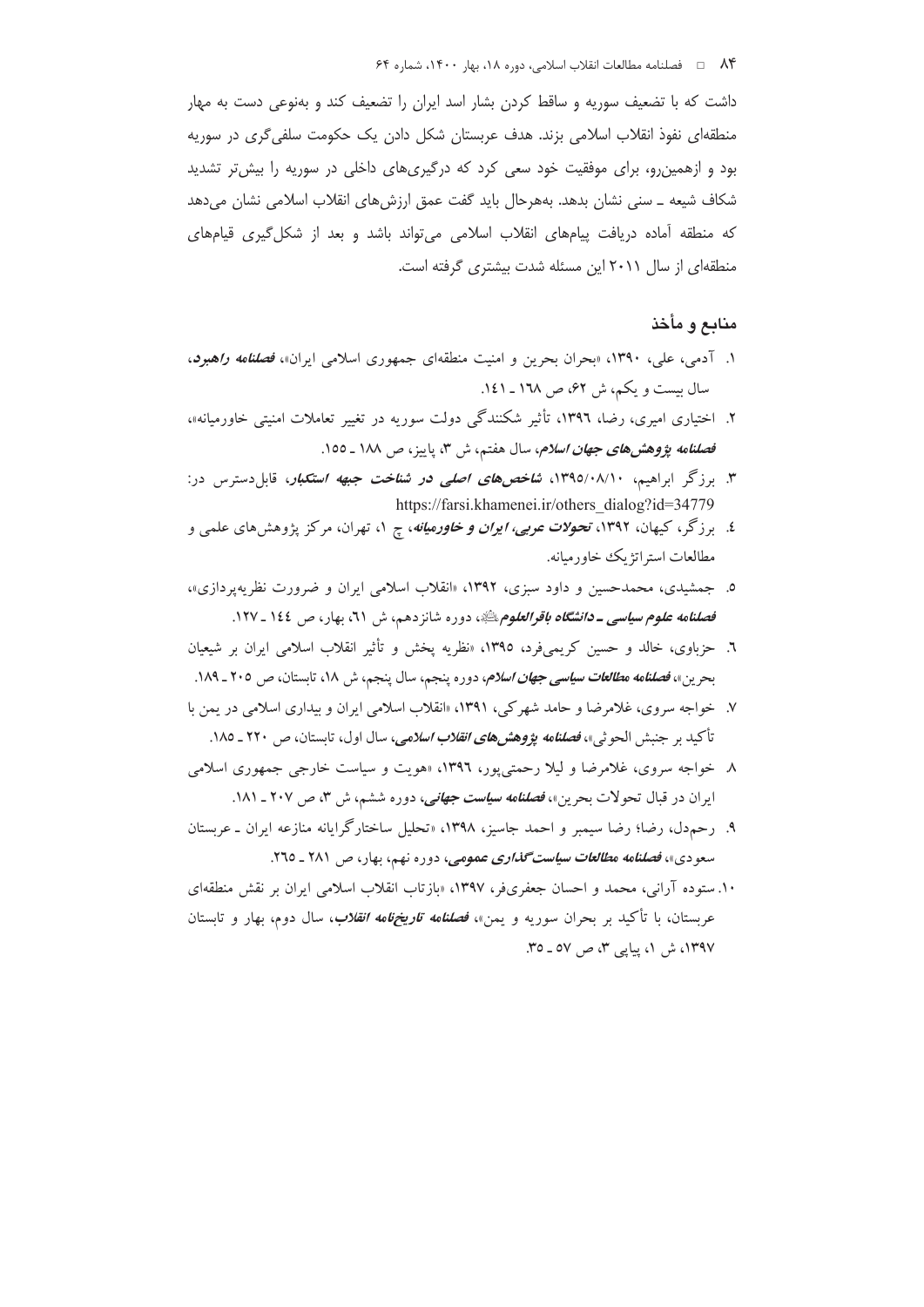- ۱۱.سیمبر، رضا؛ سید نظامالدین موسوی و روحالله قاسمیان، ۱۳۹۳، «تأثیر انقلاب اسلامی ایران بر خیزشهای مردمی در جهان عرب»، *فصلنامه پژوهشهای انقلاب اسلامی، دوره چهارم، سال سوم*، ش ١١، ص ١٧ - ١.
- ۱۲. شهر امنیا، سید امیر مسعود و سارا ویسی، ۱۳۹٤، «بر رسی تقابلات منطقهای جمهوری اسلامی ایران و عربستان سعودی در سوریه؛ در چهارچوب رهیافت تلفیقی سازەانگاری واقع گرای<sub>د</sub>»، *فصلنامه* م*طالعات سیاسی*، دوره هشتم، ش ۲۹، ص ۵۲ ـ ۲۷.
- ۱۳. شیرخانی، علی و هادی ترکی، ۱۳۹٦، «تأثیر انقلاب اسلامی ایران بر حوثیهای یمن»، *فصلنامه* م*طالعات انقلاب اسلامی، دوره چهاردهم*، ش ٥٠، ص ٩٨ ـ ٧٩.
- ۱٤.عباسی، مجید و سعید گلچین، ۱۳۹٤، «انقلاب اسلامی ایران و ژئوپلیتیک تشیع در یمن: از هویت یابی تا بیداری»، *فصلنامه مطالعات راهبردی بسیج*، دوره هجدهم، ش <mark>۲۹، ص ۱۰۲ ـ ۲۹.</mark>
- ١٥. عراقبي، عبدالله، ١٣٩٤، «نقش حزبالله لبنان در امنيت منطقهي غرب آسيا، خاورميانه با تأكيد بر حمایت و پشتیبانی جمهوری اسلامی ایران»، *فصلنامه سیاست دفاعی،* دوره بیست و سوم، ش ۱، یپایی ۹۳، ص ۱٤۲ ـ ۰۱۱.
- ۱۲. کوشکی، محمدصادق؛ سید محمود حسینی و محمد قادری، ۱۳۹۳، «چشماندازی بر تأثیرات مؤلفههای قدرت نرم انقلاب اسلامی ایران بر بیداری اسلامی بحرین»، *فصلنامه مطالعات انقلاب*  $\Lambda$ اسلامی، دوره بازدهم، ش ۳۹، ص ۱۰۰\_۸۱
- ۱۷. کوهکن، علیرضا و سعید تجری، ۱۳۹۳، «بحران سوریه و سیاست منطقهای عربستان سعودی، ۲۰۱۱ تا ۲۰۱٤»، *فصلنامه پژوهشهای راهبردی سیاست*، دوره سوم، ش ۱۰، پاییز، پیایی ٤٠، ص ۱۲۸ ـ ۱۱۳.
- ۱۸.محمدعلی رجب، رضا، ۱۳۹٤ (آذر)، «بررسی تأثیر انقلاب اسلامی ایران بر تحولات بحرین در چارچوب نظریه پخش با تأکید بر دوره، ۲۰۱۳ ـ ۲۰۱۱»، *پایاننامه کارشناسی ارشد دانشگاه یزد*.
- ۱۹. مسعودنیا، حسین و نازنین نظیفی نایینی، ۱۳۹۱، «نقش جنبش های بحرین در منطقه خلیجفارس بر اساس نظریه اقدام جمعی حمید احمدی»، مجمو*عه مقالات هشتمین همایش ملی خلیجفارس*، دوره هشتم، ص ١٣٤ ـ ١١٣.
- ۲۰. معین آبادی، حسین و روحالله سبزی، ۱۳۹٤، «تحلیل بازتاب انقلاب اسلامی ایران در عراق بر اساس نظریه پخش»، *فصلنامه مطالعات سیاسی جهان اسلام، دو*ره چهارم، ش ۱، پیاپی ۱۳، ص ۷۰-۶۷.
- ۲۱. معین آبادی، حسین و عزیزه انتقامی، ۱۳۹۳، «بازتاب انقلاب اسلامی و بیداری اسلامی در تونس»، فصلنامه م*طالعات سیاسی*، دوره هفتم، ش ۲۵، پاییز، ص ۲۰۸ ـ ۱۸۷.

۲۲. مه کویی، حجت؛ مریم شعبانی و علیرضا عباسی، ۱۳۹۸، «تحلیلی بر چالش های شکل گرفته برای شیعیان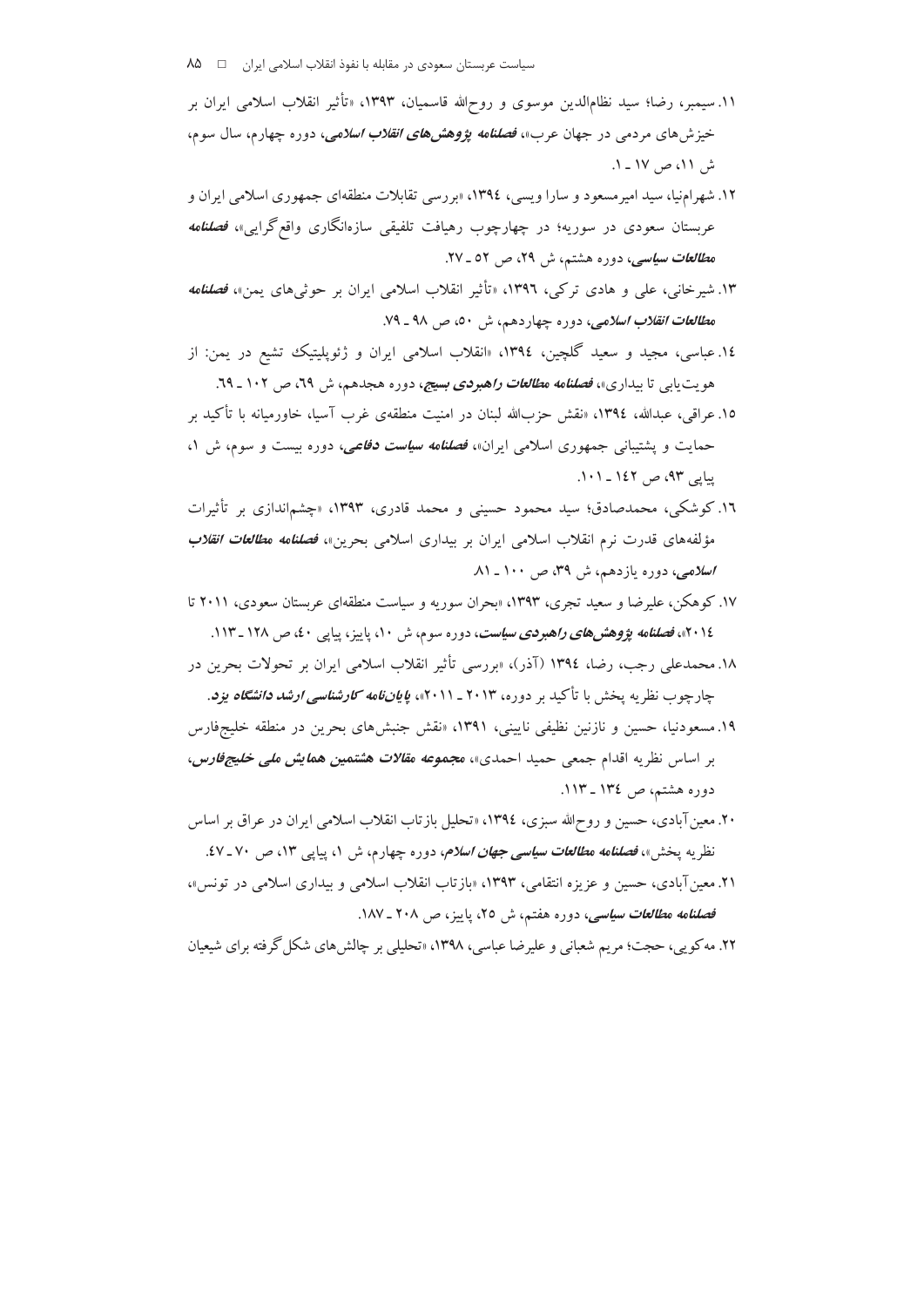۸۶ = فصلنامه مطالعات انقلاب اسلامی، دوره ۱۸، بهار ۱۴۰۰، شماره ۶۴

در کشور بحرین»، *فصلنامه برنامهریزی منطقهای*، سال نهم، شماره پیاپی ۵۳، پاییز، ص ۱٤۹ ـ ۱۳۷.

- ۲۳. موسوی، سید محمد؛ سید محمدرضا موسوی و بخشی تلیابی، ۱۳۹۲، «خلیجفارس و بهار عربی و واکنش عر بستان سعو دی»، م*جموعه مقالات هشتمین همایش ملی خلیجفارس*، دوره نهم، ص ۲۲۲ ـ ۲۰۹.
- ٢٤. موسوى، سيد محمد؛ محسن باقرىفر، ١٣٩٤، «نظريه سازەانگارى و بازتاب انقلاب اسلامى ايران بر جنبش انصار الله و انقلاب بمن»، فصلنامه يؤوهش ه*اي انقلاب اسلامي،* دوره چهارم، ش ١٤، ص ۲۲۹ - ۲۰۷.
- ۲۵. ناظمی اردکانی، مهدی؛ داودی و احمدعلی امامی، ۱۳۹۳، «آرمان جهانی اسلام در اندیشهی فرهنگی انقلاب اسلامی»، *فصلنامه یژوهشهای راهبردی سیاست*، سال سوم، ش ۹، تابستان، شماره پیاپی ۳۹، ص ۲٦ ـ ۹.
- ۲٦. نجات، سید علی، ۱۳۹۳، «راهبردهای جمهوری اسلامی ایران و عربستان سعودی در قبال بحران سوریه»، *فصلنامه سیاست خارجی،* سال بیست و هشتم، ش ٤، زمستان، ص ٥٥ ـ ٣١٦.
- ۲۷. نجفی، فیروز، ۱۳۸۷، «تأثیر انقلاب اسلامی بر جنبش شیعیان عراق»، *فصلنامه یؤوهشنامه تاریخ،* سال سوم، ش ١٠، ص ١٥٤ ـ ١٣١.
- ۲۸. نظری، علمیاشرف و ناصر یوسف زهی، ۱۳۹٥، «نظریه یخش و بازتابهای انقلاب اسلامی ایران بر افغانستان»، *فصلنامه پژوهشهای انقلاب اسلامی، دوره پنجم*، ش ۱۹، ص ۵۹ ـ ۳۵.
- ۲۹.نیاکویی، سید امیر و حسین بهمنش، ۱۳۹۱، «بازیگران معارض در بحران سوریه: اهداف و رویکر دها»، *فصلنامه <mark>روابط خارجی</mark>، د*وره چهارم، شماره، پیاپی ۱۲، ص ۱۳۵ ـ ۹۷.
- ۳۰. نیاکوئی، سید امیر و علی اصغر ستوده، ۱۳۹٤، «ماهیت راهبرد عربستان سعودی علیه انقلاب اسلامی ايران در منازعات سوريه و عراق»، فص*لنامه يؤوهشنامه انقلاب اسلامي، دو*ره ينجم، سال چهارم، ش ١٧، زمستان، ص ١١٠ ـ ٩٥.
- ۳۱. گرایش به انقلاب اسلامی ایران در مجلس آینده عراق روانتر خواهد شد، ۲۶ اردیبهشت ۱۳۹۷، قابل https://www.yjc.ir/fa/news/6534180 دسترس در:

٣٢. روابط ايران و يمن؛ چالش ها، ٢٨ اسفند ١٣٩٣، فرصت، قابل دسترس در:

http://www.irdiplomacy.ir/fa/news/1945257

۳۳. اعتراف حکومت بحرین به تخریب مساجد شیعیان، ۱ خرداد ۱۳۹۰، قابل دسترس در:

https://www.hamshahrionline.ir/news/135741

34. Bianco, C. 2020, dec 10, How Europe can get the Gulf monarchies to pursue peace with Iran, Retrieved from:

https://ecfr.eu/publication/gulf of difference how europe can get the gulf m onarchies to pursue peace with iran/